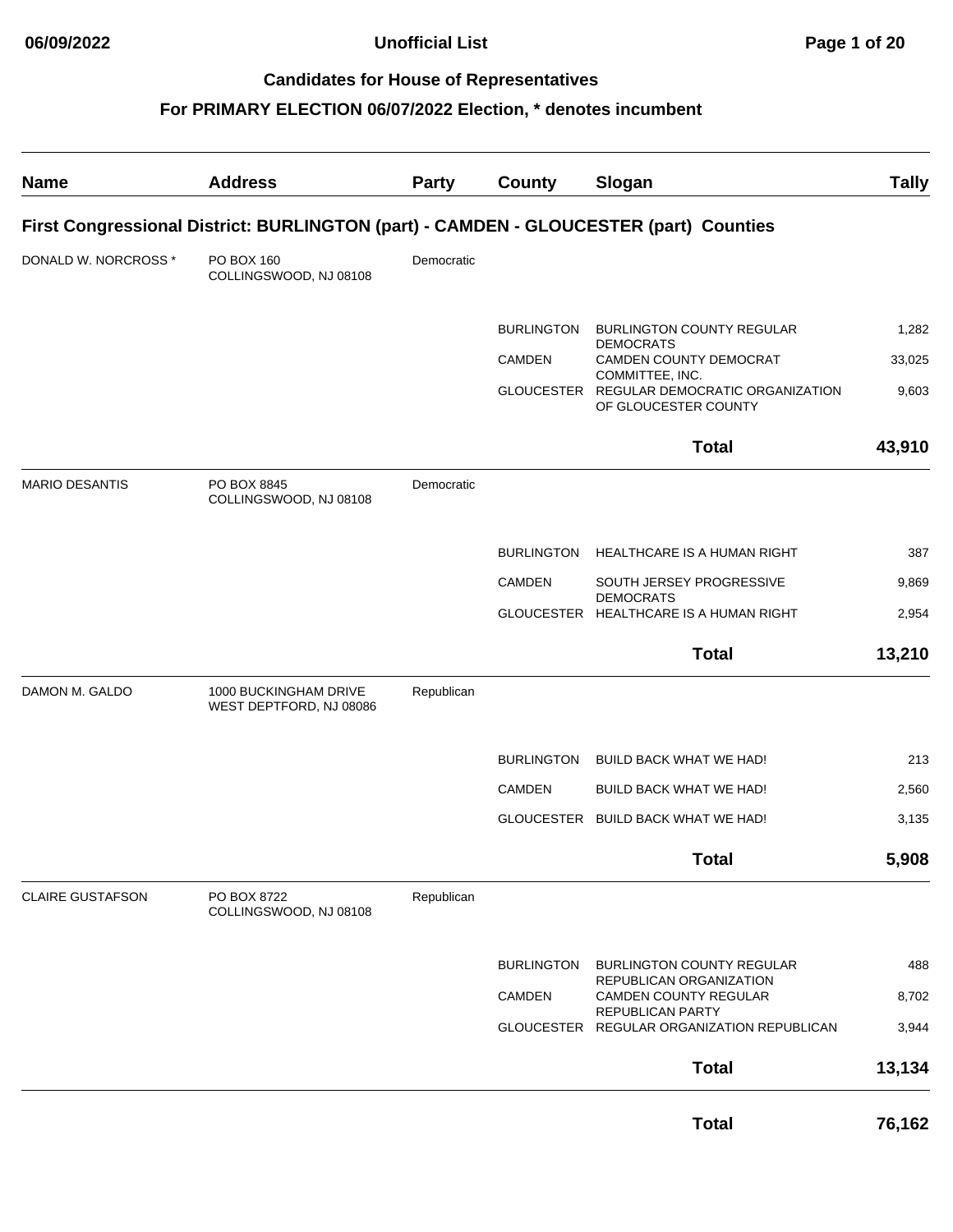| <b>Name</b>            | <b>Address</b>                                  | Party      | County          | Slogan                                                                                               | <b>Tally</b> |
|------------------------|-------------------------------------------------|------------|-----------------|------------------------------------------------------------------------------------------------------|--------------|
| <b>SALEM Counties</b>  |                                                 |            |                 | Second Congressional District: ATLANTIC - CAPE MAY - CUMBERLAND - GLOUCESTER (part) - OCEAN (part) - |              |
| JEFF VAN DREW *        | PO BOX 671<br>CAPE MAY COURT HOUSE, NJ<br>08210 | Republican |                 |                                                                                                      |              |
|                        |                                                 |            | <b>ATLANTIC</b> | ATLANTIC COUNTY REGULAR                                                                              | 8,723        |
|                        |                                                 |            | CAPE MAY        | <b>REPUBLICAN</b><br>CAPE MAY COUNTY REGULAR                                                         | 7,633        |
|                        |                                                 |            |                 | REPUBLICAN ORGANIZATION<br>CUMBERLAND CUMBERLAND COUNTY REGULAR                                      | 4,544        |
|                        |                                                 |            |                 | REPUBLICAN ORGANIZATION<br>GLOUCESTER REGULAR ORGANIZATION REPUBLICAN                                | 2,810        |
|                        |                                                 |            | <b>OCEAN</b>    | REGULAR REPUBLICAN ORGANIZATION                                                                      | 7,174        |
|                        |                                                 |            | <b>SALEM</b>    | OF OCEAN COUNTY<br><b>REGULAR REPUBLICAN</b>                                                         | 2,394        |
|                        |                                                 |            |                 | <b>Total</b>                                                                                         | 33,278       |
| <b>JOHN BARKER</b>     | 1091 BAYVIEW AVENUE<br>BAYVILLE, NJ 08721       | Republican |                 |                                                                                                      |              |
|                        |                                                 |            | <b>ATLANTIC</b> | WE, THE PEOPLE                                                                                       | 221          |
|                        |                                                 |            | <b>CAPE MAY</b> | WE, THE PEOPLE                                                                                       | 274          |
|                        |                                                 |            |                 | CUMBERLAND WE, THE PEOPLE                                                                            | 204          |
|                        |                                                 |            |                 | GLOUCESTER WE, THE PEOPLE                                                                            | 359          |
|                        |                                                 |            | <b>OCEAN</b>    | AMERICA FIRST REPUBLICANS                                                                            | 1,789        |
|                        |                                                 |            | <b>SALEM</b>    | WE, THE PEOPLE                                                                                       | 193          |
|                        |                                                 |            |                 | <b>Total</b>                                                                                         | 3,040        |
| <b>SEAN PIGNATELLI</b> | PO BOX 266<br>FORTESCUE, NJ 08321               | Republican |                 |                                                                                                      |              |
|                        |                                                 |            | <b>ATLANTIC</b> | PROTECTING OUR VETERANS AND                                                                          | 523          |
|                        |                                                 |            | <b>CAPE MAY</b> | <b>OFFICERS</b><br>PROTECTING OUR VETERANS AND                                                       | 691          |
|                        |                                                 |            |                 | <b>SENIORS</b><br>CUMBERLAND PROTECTING OUR VETERANS AND                                             | 235          |
|                        |                                                 |            |                 | <b>FARMERS</b><br>GLOUCESTER GIVING OUR PARENTS A VOICE                                              | 216          |
|                        |                                                 |            | <b>OCEAN</b>    | PROTECTING OUR VETERANS AND                                                                          | 481          |
|                        |                                                 |            | SALEM           | <b>SENIORS</b><br>GIVING OUR PARENTS A VOICE                                                         | 168          |
|                        |                                                 |            |                 | <b>Total</b>                                                                                         | 2,314        |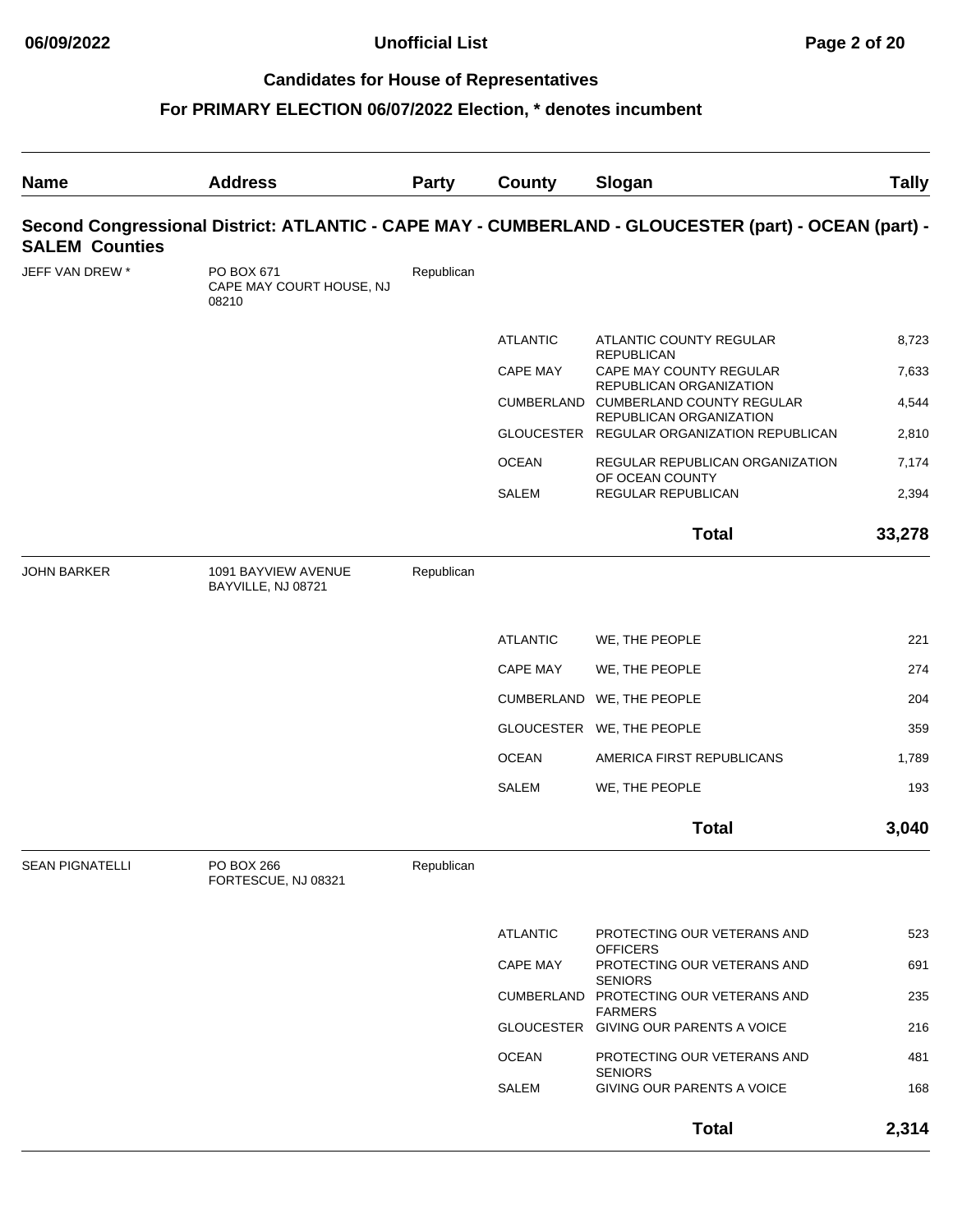# **For PRIMARY ELECTION 06/07/2022 Election, \* denotes incumbent**

| <b>Name</b>           | <b>Address</b>                             | Party      | County          | Slogan                                                                                               | <b>Tally</b> |
|-----------------------|--------------------------------------------|------------|-----------------|------------------------------------------------------------------------------------------------------|--------------|
| <b>SALEM Counties</b> |                                            |            |                 | Second Congressional District: ATLANTIC - CAPE MAY - CUMBERLAND - GLOUCESTER (part) - OCEAN (part) - |              |
| TIM ALEXANDER         | PO BOX 818<br>OCEANVILLE, NJ 08231         | Democratic |                 |                                                                                                      |              |
|                       |                                            |            | <b>ATLANTIC</b> | ATLANTIC COUNTY DEMOCRATIC<br><b>COMMITTEE</b>                                                       | 3,199        |
|                       |                                            |            | <b>CAPE MAY</b> | CAPE MAY COUNTY REGULAR<br>DEMOCRATIC ORGANIZATION                                                   | 2,061        |
|                       |                                            |            |                 | CUMBERLAND CUMBERLAND COUNTY REGULAR                                                                 | 3,162        |
|                       |                                            |            |                 | DEMOCRATIC ORGANIZATION<br>GLOUCESTER REGULAR DEMOCRATIC ORGANIZATION<br>OF GLOUCESTER COUNTY        | 1,345        |
|                       |                                            |            | <b>OCEAN</b>    | REGULAR DEMOCRATIC ORGANIZATION                                                                      | 2,471        |
|                       |                                            |            | <b>SALEM</b>    | OF OCEAN COUNTY<br>SALEM COUNTY DEMOCRATIC<br>COMMITTEE, INC.                                        | 1,180        |
|                       |                                            |            |                 | <b>Total</b>                                                                                         | 13,418       |
| <b>CAROLYN RUSH</b>   | 209 76TH STREET<br>SEA ISLE CITY, NJ 08243 | Democratic |                 |                                                                                                      |              |
|                       |                                            |            | <b>ATLANTIC</b> | ATLANTIC COUNTY DEMOCRATIC<br><b>ORGANIZATION</b>                                                    | 1,264        |
|                       |                                            |            | <b>CAPE MAY</b> | CAPE MAY COUNTY DEMOCRATIC                                                                           | 1,572        |
|                       |                                            |            |                 | <b>ORGANIZATION</b><br>CUMBERLAND CUMBERLAND COUNTY DEMOCRATIC                                       | 1,422        |
|                       |                                            |            |                 | <b>ORGANIZATION</b><br>GLOUCESTER REGULAR DEMOCRATIC ORGANIZATION<br>OF GLOUCESTER COUNTY            | 2,059        |
|                       |                                            |            | <b>OCEAN</b>    | DEMOCRATIC ORGANIZATION OF<br><b>OCEAN COUNTY</b>                                                    | 1,285        |
|                       |                                            |            | <b>SALEM</b>    | SALEM COUNTY DEMOCRATIC<br><b>ORGANIZATION</b>                                                       | 984          |
|                       |                                            |            |                 | <b>Total</b>                                                                                         | 8,586        |

**Total 60,636**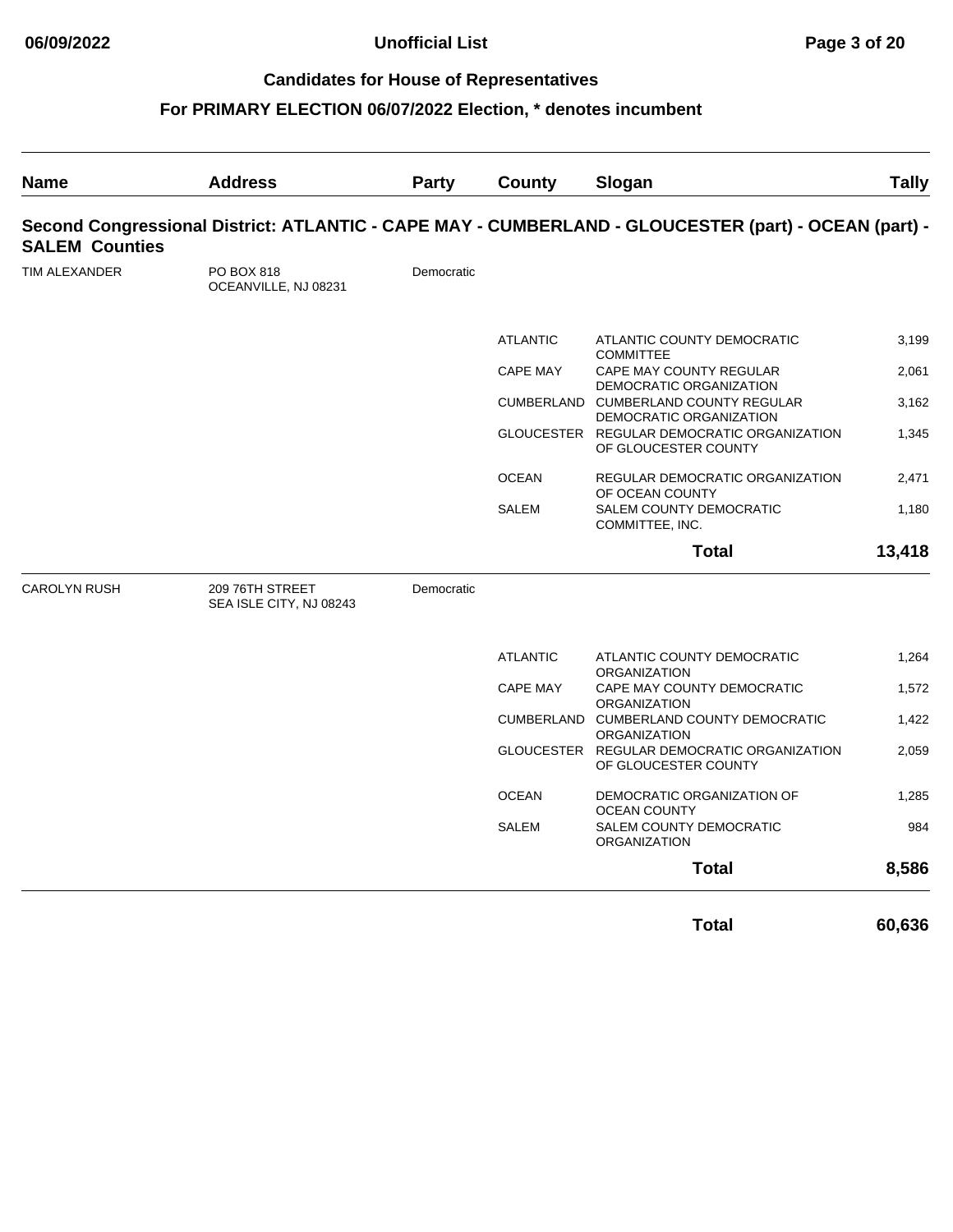**06/09/2022 Unofficial List Page 4 of 20**

#### **Candidates for House of Representatives**

| <b>Name</b>         | <b>Address</b>                                | <b>Party</b> | County            | Slogan                                                                                     | <b>Tally</b> |
|---------------------|-----------------------------------------------|--------------|-------------------|--------------------------------------------------------------------------------------------|--------------|
|                     |                                               |              |                   | Third Congressional District: BURLINGTON (part) - MERCER (part) - MONMOUTH (part) Counties |              |
| ANDY KIM*           | PO BOX 211<br>MARLTON, NJ 08053               | Democratic   |                   |                                                                                            |              |
|                     |                                               |              | <b>BURLINGTON</b> | <b>BURLINGTON COUNTY REGULAR</b>                                                           | 24,557       |
|                     |                                               |              | <b>MERCER</b>     | <b>DEMOCRATS</b><br>REGULAR DEMOCRATIC ORGANIZATION                                        | 7,376        |
|                     |                                               |              | <b>MONMOUTH</b>   | MONMOUTH COUNTY DEMOCRATS                                                                  | 4,210        |
|                     |                                               |              |                   | <b>Total</b>                                                                               | 36,143       |
| REUVEN HENDLER      | <b>409 SURF AVENUE</b><br>BEACHWOOD, NJ 08722 | Democratic   |                   |                                                                                            |              |
|                     |                                               |              | <b>BURLINGTON</b> | MEDICARE FOR ALL! FIGHT INFLATION!                                                         | 1,096        |
|                     |                                               |              | <b>MERCER</b>     | MEDICARE FOR ALL! FIGHT INFLATION!                                                         | 959          |
|                     |                                               |              | <b>MONMOUTH</b>   | MEDICARE FOR ALL! FIGHT INFLATION!                                                         | 722          |
|                     |                                               |              |                   | <b>Total</b>                                                                               | 2,777        |
| NICHOLAS J. FERRARA | 21 COLTS NECK TERRACE<br>HAMILTON, NJ 08620   | Republican   |                   |                                                                                            |              |
|                     |                                               |              | <b>BURLINGTON</b> | CONSERVATIVE REPUBLICANS FOR                                                               | 1,326        |
|                     |                                               |              | <b>MERCER</b>     | <b>AMERICA</b><br>CONSERVATIVE REPUBLICANS FOR<br><b>AMERICA</b>                           | 567          |
|                     |                                               |              | <b>MONMOUTH</b>   | CONSERVATIVE REPUBLICANS FOR<br><b>AMERICA</b>                                             | 893          |
|                     |                                               |              |                   | <b>Total</b>                                                                               | 2,786        |
| <b>BOB HEALEY</b>   | PO BOX 999<br>EDISON, NJ 08818                | Republican   |                   |                                                                                            |              |
|                     |                                               |              | <b>BURLINGTON</b> | <b>BURLINGTON COUNTY REGULAR</b>                                                           | 9,396        |
|                     |                                               |              | <b>MERCER</b>     | REPUBLICAN ORGANIZATION<br>REGULAR ORGANIZATION REPUBLICAN                                 | 2,525        |
|                     |                                               |              | <b>MONMOUTH</b>   | MONMOUTH COUNTY REPUBLICAN<br>ORGANIZATION                                                 | 4,705        |
|                     |                                               |              |                   | <b>Total</b>                                                                               | 16,626       |
| IAN A. SMITH        | PO BOX 401<br>COLLINGSWOOD, NJ 08108          | Republican   |                   |                                                                                            |              |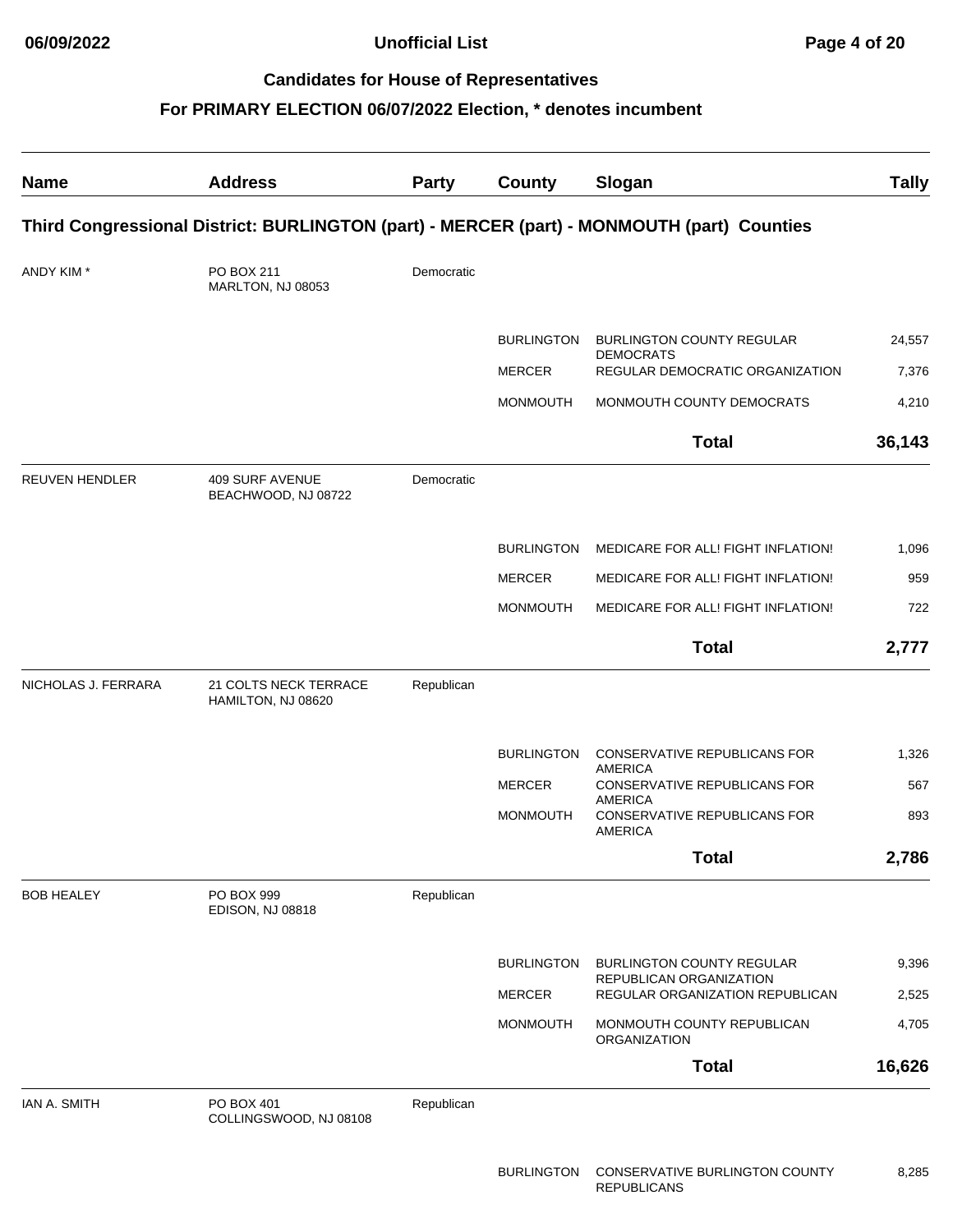**06/09/2022 Unofficial List Page 5 of 20**

# **Candidates for House of Representatives**

| <b>Name</b>         | <b>Address</b>                                                                             | Party      | County          | Slogan                                                  | <b>Tally</b> |
|---------------------|--------------------------------------------------------------------------------------------|------------|-----------------|---------------------------------------------------------|--------------|
|                     | Third Congressional District: BURLINGTON (part) - MERCER (part) - MONMOUTH (part) Counties |            |                 |                                                         |              |
| <b>IAN A. SMITH</b> | PO BOX 401<br>COLLINGSWOOD, NJ 08108                                                       | Republican |                 |                                                         |              |
|                     |                                                                                            |            | <b>MERCER</b>   | <b>CONSERVATIVE MERCER COUNTY</b><br><b>REPUBLICANS</b> | 1,493        |
|                     |                                                                                            |            | <b>MONMOUTH</b> | CONSERVATIVE MONMOUTH COUNTY<br><b>REPUBLICANS</b>      | 2,274        |
|                     |                                                                                            |            |                 | <b>Total</b>                                            | 12,052       |
|                     |                                                                                            |            |                 | <b>Total</b>                                            | 70,384       |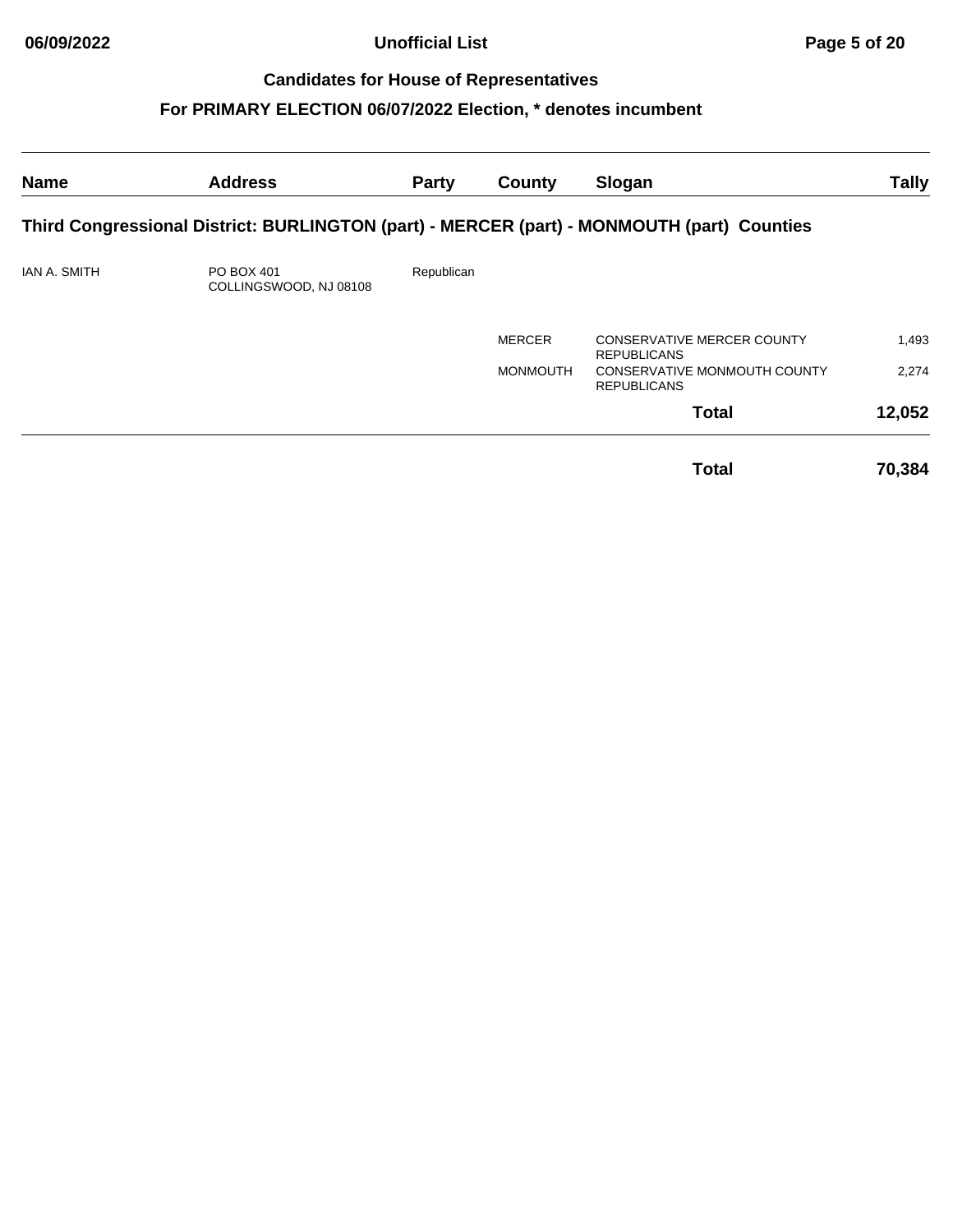| <b>Name</b>            | <b>Address</b>                                                         | Party      | <b>County</b>   | Slogan                                                                 | <b>Tally</b> |
|------------------------|------------------------------------------------------------------------|------------|-----------------|------------------------------------------------------------------------|--------------|
|                        | Fourth Congressional District: MONMOUTH (part) - OCEAN (part) Counties |            |                 |                                                                        |              |
| CHRISTOPHER H. SMITH * | PO BOX 1266<br>TOMS RIVER, NJ 08754                                    | Republican |                 |                                                                        |              |
|                        |                                                                        |            | <b>MONMOUTH</b> | MONMOUTH COUNTY REPUBLICAN                                             | 10,359       |
|                        |                                                                        |            | <b>OCEAN</b>    | ORGANIZATION<br>REGULAR REPUBLICAN ORGANIZATION<br>OF OCEAN COUNTY     | 21,690       |
|                        |                                                                        |            |                 | <b>Total</b>                                                           | 32,049       |
| <b>MIKE BLASI</b>      | PO BOX 7475<br>FREEHOLD, NJ 07728                                      | Republican |                 |                                                                        |              |
|                        |                                                                        |            | <b>MONMOUTH</b> | <b>SAVE AMERICA NOW</b>                                                | 252          |
|                        |                                                                        |            | <b>OCEAN</b>    | SAVE AMERICA NOW                                                       | 481          |
|                        |                                                                        |            |                 | <b>Total</b>                                                           | 733          |
| <b>MIKE CRISPI</b>     | 1385 HIGHWAY 35 Apt-Unit 215<br>MIDDLETOWN, NJ 07748                   | Republican |                 |                                                                        |              |
|                        |                                                                        |            | <b>MONMOUTH</b> | AMERICA FIRST REPUBLICANS                                              | 6,174        |
|                        |                                                                        |            | <b>OCEAN</b>    | AMERICA FIRST REPUBLICANS                                              | 14,426       |
|                        |                                                                        |            |                 | <b>Total</b>                                                           | 20,600       |
| <b>STEVE GRAY</b>      | PO BOX 816<br>HOWELL, NJ 07731                                         | Republican |                 |                                                                        |              |
|                        |                                                                        |            | <b>MONMOUTH</b> | AMERICA FIRST: TRUE CONSERVATIVE                                       | 1,033        |
|                        |                                                                        |            | <b>OCEAN</b>    | <b>OUTSIDER</b><br>AMERICA FIRST: TRUE CONSERVATIVE<br><b>OUTSIDER</b> | 1,197        |
|                        |                                                                        |            |                 | <b>Total</b>                                                           | 2,230        |
| <b>MATTHEW JENKINS</b> | 4 WESTMINSTER DRIVE<br>COLTS NECK, NJ 07722                            | Democratic |                 |                                                                        |              |
|                        |                                                                        |            | <b>MONMOUTH</b> | MONMOUTH COUNTY DEMOCRATS                                              | 7,297        |
|                        |                                                                        |            | <b>OCEAN</b>    | REGULAR DEMOCRATIC ORGANIZATION<br>OF OCEAN COUNTY                     | 12,131       |
|                        |                                                                        |            |                 | <b>Total</b>                                                           | 19,428       |
|                        |                                                                        |            |                 | <b>Total</b>                                                           | 75,040       |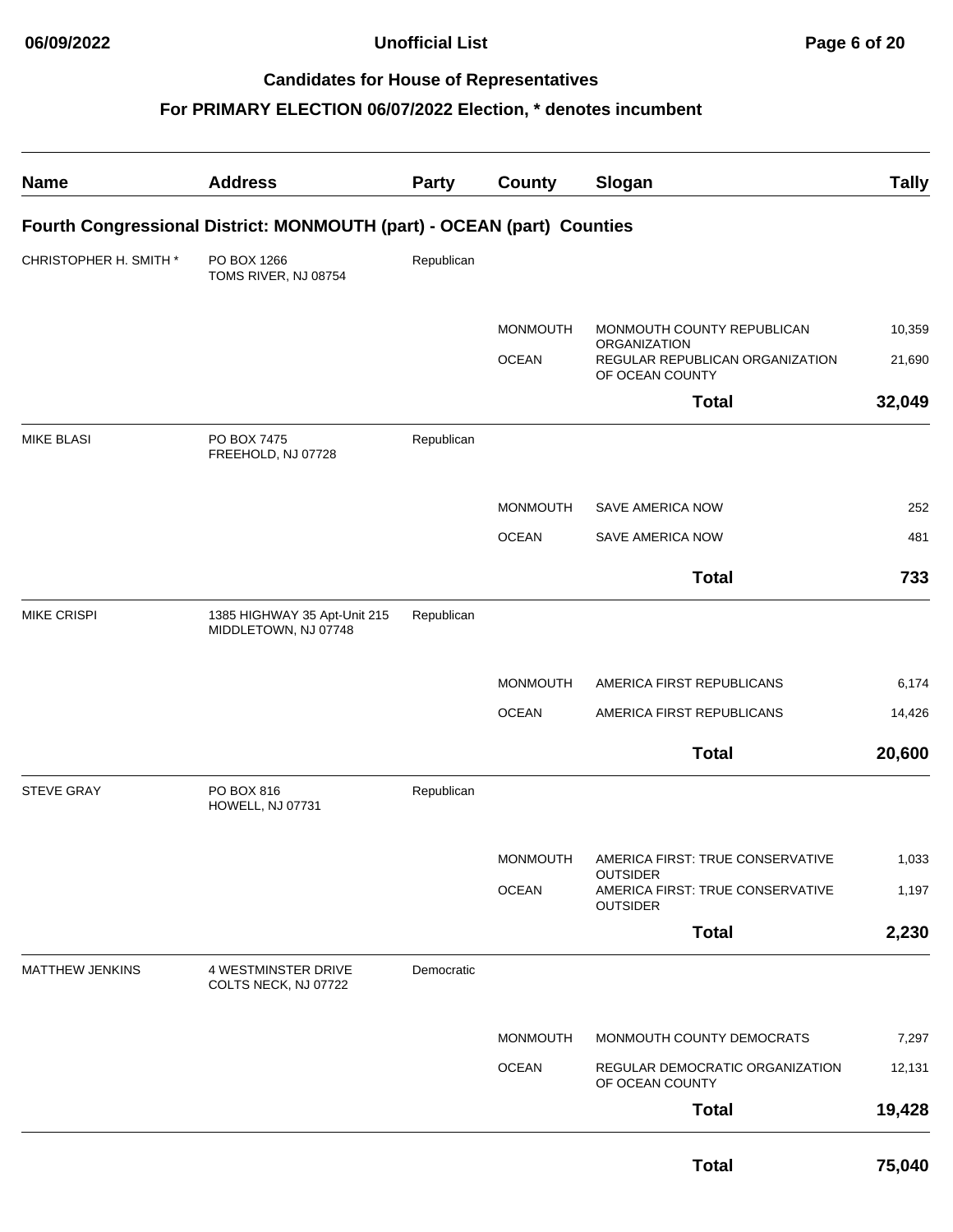| <b>Name</b>         | <b>Address</b>                                                                        | <b>Party</b> | County         | Slogan                                                                     | <b>Tally</b> |
|---------------------|---------------------------------------------------------------------------------------|--------------|----------------|----------------------------------------------------------------------------|--------------|
|                     | Fifth Congressional District: BERGEN (part) - PASSAIC (part) - SUSSEX (part) Counties |              |                |                                                                            |              |
| JOSH GOTTHEIMER *   | PO BOX 584<br>RIDGEWOOD, NJ 07451                                                     | Democratic   |                |                                                                            |              |
|                     |                                                                                       |              | <b>BERGEN</b>  | DEMOCRATIC COMMITTEE OF BERGEN                                             | 15,254       |
|                     |                                                                                       |              | <b>PASSAIC</b> | <b>COUNTY</b><br>PASSAIC COUNTY DEMOCRATIC                                 | 1,677        |
|                     |                                                                                       |              | <b>SUSSEX</b>  | ORGANIZATION, INC.<br>SUSSEX COUNTY DEMOCRATIC<br><b>COMMITTEE</b>         | 2,120        |
|                     |                                                                                       |              |                | <b>Total</b>                                                               | 19,051       |
| NICK DE GREGORIO    | P.O. BOX 999<br><b>EDISON, NJ 08810</b>                                               | Republican   |                |                                                                            |              |
|                     |                                                                                       |              | <b>BERGEN</b>  | REPUBLICANS FOR RESPONSIBLE<br><b>GOVERNMENT</b>                           | 9,368        |
|                     |                                                                                       |              | <b>PASSAIC</b> | PASSAIC COUNTY CONSERVATIVE<br><b>REPUBLICAN</b>                           | 956          |
|                     |                                                                                       |              | <b>SUSSEX</b>  | SUSSEX COUNTY CONSERVATIVE<br><b>REPUBLICAN</b>                            | 2,464        |
|                     |                                                                                       |              |                | <b>Total</b>                                                               | 12,788       |
| FRANK T. PALLOTTA   | 5 MAY COURT<br>MAHWAH, NJ 07430                                                       | Republican   |                |                                                                            |              |
|                     |                                                                                       |              | <b>BERGEN</b>  | <b>BERGEN COUNTY REPUBLICANS</b>                                           | 8,689        |
|                     |                                                                                       |              | <b>PASSAIC</b> | PASSAIC COUNTY REGULAR                                                     | 1,903        |
|                     |                                                                                       |              | <b>SUSSEX</b>  | REPUBLICAN ORGANIZATION, INC.<br>SUSSEX HOMETOWN REPUBLICAN<br><b>TEAM</b> | 3,905        |
|                     |                                                                                       |              |                | Total                                                                      | 14,497       |
| FRED SCHNEIDERMAN   | PO BOX 80<br>CRESSKILL, NJ 07626                                                      | Republican   |                |                                                                            |              |
|                     |                                                                                       |              | <b>BERGEN</b>  | EXPERIENCE, COMPETENCE,                                                    | 233          |
|                     |                                                                                       |              | <b>PASSAIC</b> | <b>INTEGRITY, RESULTS</b><br>EXPERIENCE, COMPETENCE,                       | 88           |
|                     |                                                                                       |              | <b>SUSSEX</b>  | <b>INTEGRITY, RESULTS</b><br>EXPERIENCE, COMPETENCE,<br>INTEGRITY, RESULTS | 130          |
|                     |                                                                                       |              |                | <b>Total</b>                                                               | 451          |
| <b>SAB SKENDERI</b> | 475 LINCOLN AVENUE<br>WYCKOFF, NJ 07481                                               | Republican   |                |                                                                            |              |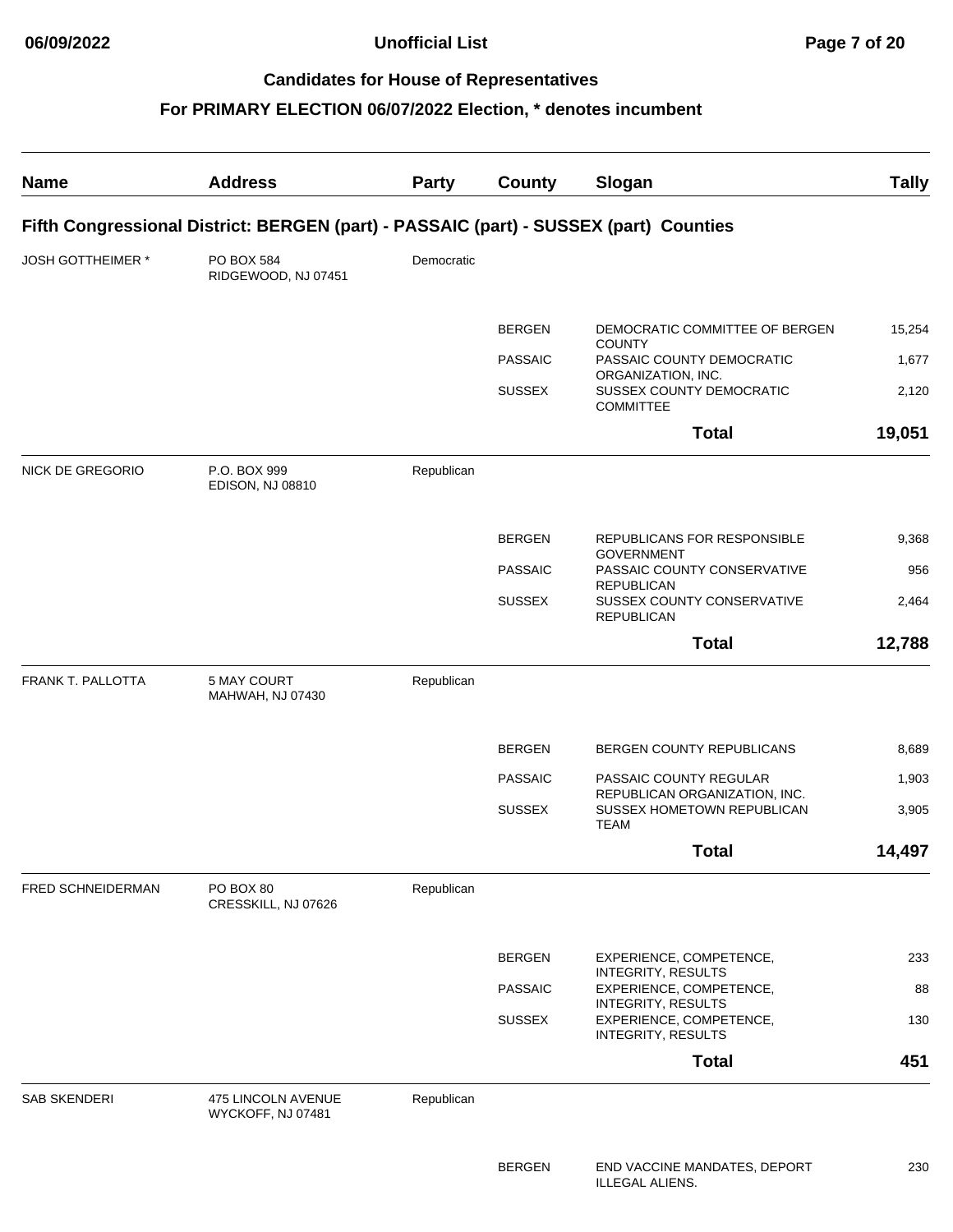**06/09/2022 Unofficial List Page 8 of 20**

# **Candidates for House of Representatives**

| <b>Name</b>         | <b>Address</b>                                                                        | <b>Party</b> | County         | Slogan                                                 | <b>Tally</b> |
|---------------------|---------------------------------------------------------------------------------------|--------------|----------------|--------------------------------------------------------|--------------|
|                     | Fifth Congressional District: BERGEN (part) - PASSAIC (part) - SUSSEX (part) Counties |              |                |                                                        |              |
| <b>SAB SKENDERI</b> | 475 LINCOLN AVENUE<br>WYCKOFF, NJ 07481                                               | Republican   |                |                                                        |              |
|                     |                                                                                       |              | <b>PASSAIC</b> | END VACCINE MANDATES, DEPORT<br>ILLEGAL ALIENS.        | 163          |
|                     |                                                                                       |              | <b>SUSSEX</b>  | END VACCINE MANDATES, DEPORT<br><b>ILLEGAL ALIENS.</b> | 229          |
|                     |                                                                                       |              |                | <b>Total</b>                                           | 622          |
|                     |                                                                                       |              |                | <b>Total</b>                                           | 47,409       |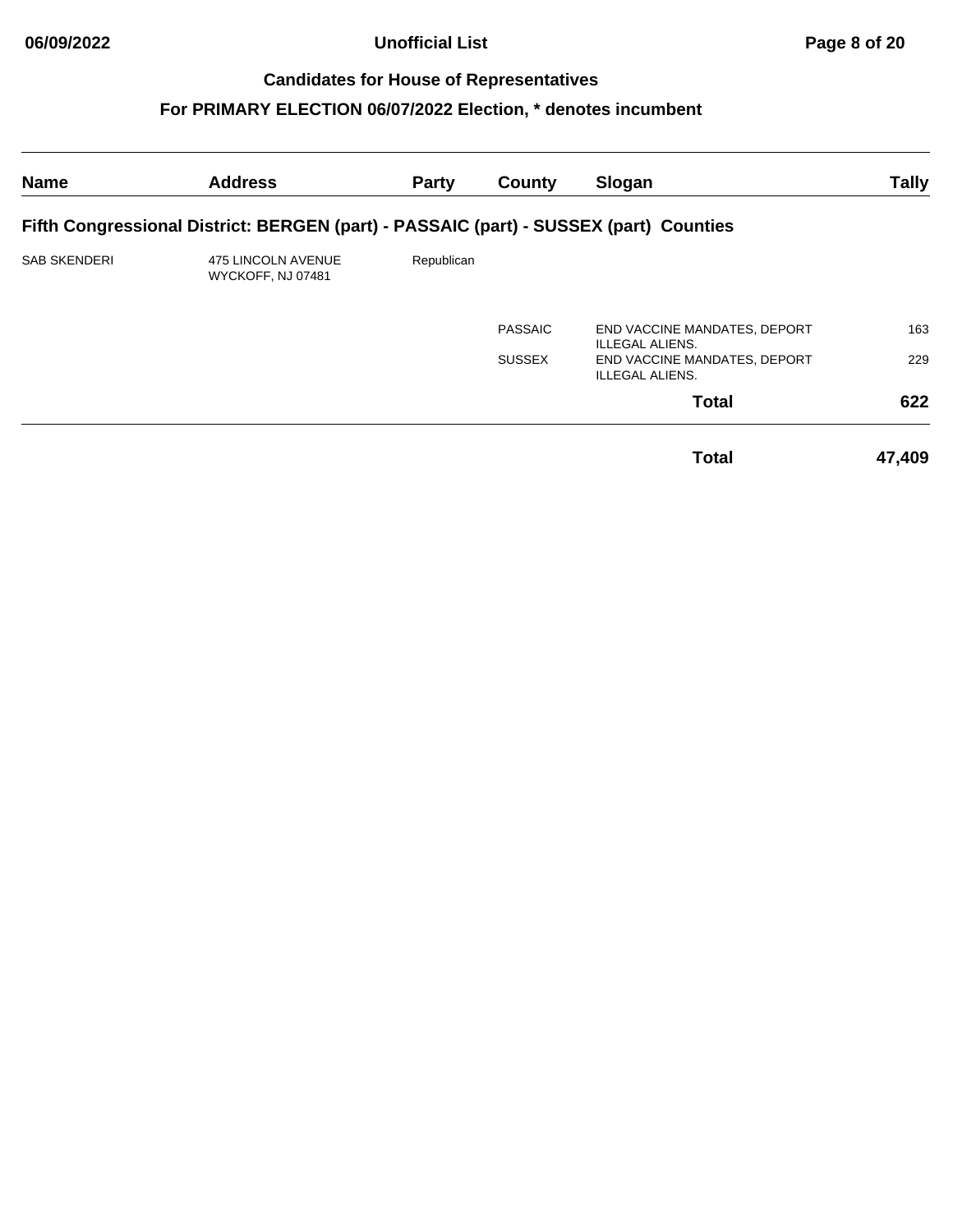**06/09/2022 Unofficial List Page 9 of 20**

# **Candidates for House of Representatives**

| <b>Name</b>          | <b>Address</b>                                                            | Party      | <b>County</b>    | Slogan                                                            | <b>Tally</b> |
|----------------------|---------------------------------------------------------------------------|------------|------------------|-------------------------------------------------------------------|--------------|
|                      | Sixth Congressional District: MIDDLESEX (part) - MONMOUTH (part) Counties |            |                  |                                                                   |              |
| FRANK PALLONE JR. *  | PO BOX 3176<br>LONG BRANCH, NJ 07740                                      | Democratic |                  |                                                                   |              |
|                      |                                                                           |            | MIDDLESEX        | MIDDLESEX COUNTY DEMOCRATIC<br>ORGANIZATION                       | 19,988       |
|                      |                                                                           |            | <b>MONMOUTH</b>  | MONMOUTH COUNTY DEMOCRATS                                         | 8,253        |
|                      |                                                                           |            |                  | <b>Total</b>                                                      | 28,241       |
| SUSAN M. KILEY       | P.O. BOX 999<br><b>EDISON, NJ 08818</b>                                   | Republican |                  |                                                                   |              |
|                      |                                                                           |            | <b>MIDDLESEX</b> | MIDDLESEX COUNTY REPUBLICAN                                       | 4,100        |
|                      |                                                                           |            | <b>MONMOUTH</b>  | ORGANIZATION<br>MONMOUTH COUNTY REPUBLICAN<br><b>ORGANIZATION</b> | 5,622        |
|                      |                                                                           |            |                  | <b>Total</b>                                                      | 9,722        |
| <b>RIK MEHTA</b>     | 78 SONORA AVENUE<br><b>ISELIN, NJ 08830</b>                               | Republican |                  |                                                                   |              |
|                      |                                                                           |            | MIDDLESEX        | AMERICA FIRST REPUBLICANS                                         | 2,241        |
|                      |                                                                           |            | <b>MONMOUTH</b>  | AMERICA FIRST REPUBLICANS                                         | 2,294        |
|                      |                                                                           |            |                  | <b>Total</b>                                                      | 4,535        |
| <b>THOMAS TOOMEY</b> | 8 JORDAN PLACE<br>ABERDEEN, NJ 07747                                      | Republican |                  |                                                                   |              |
|                      |                                                                           |            |                  | MIDDLESEX NEW JERSEY FIRST                                        | 1,556        |
|                      |                                                                           |            | MONMOUTH         | NEW JERSEY FIRST                                                  | 1,242        |
|                      |                                                                           |            |                  | <b>Total</b>                                                      | 2,798        |
|                      |                                                                           |            |                  | <b>Total</b>                                                      | 45,296       |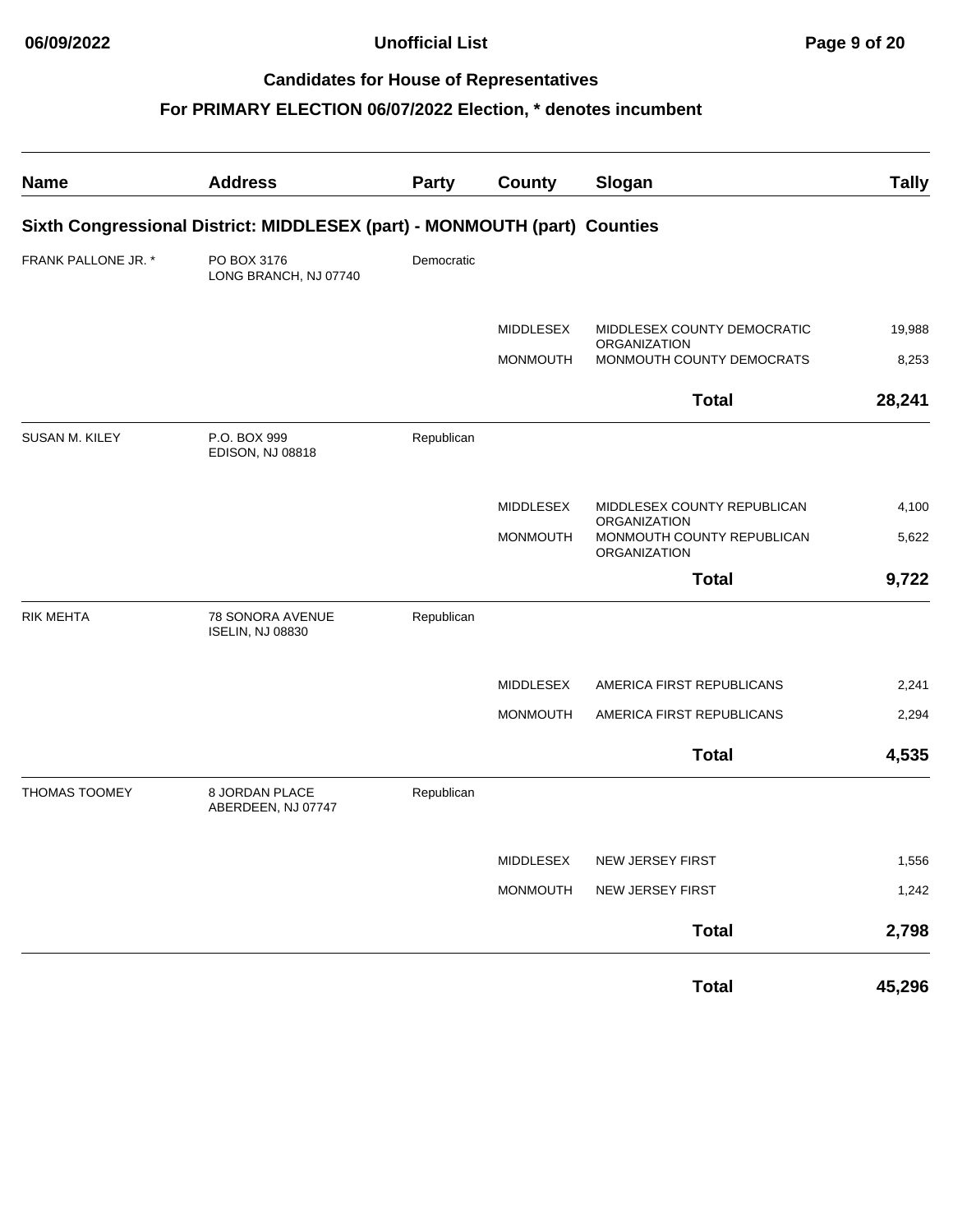| <b>Name</b>              | <b>Address</b>                                     | <b>Party</b> | County           | Slogan                                                                                              | <b>Tally</b> |
|--------------------------|----------------------------------------------------|--------------|------------------|-----------------------------------------------------------------------------------------------------|--------------|
| (part) - WARREN Counties |                                                    |              |                  | Seventh Congressional District: HUNTERDON - MORRIS (part) - SOMERSET (part) - SUSSEX (part) - UNION |              |
| TOM MALINOWSKI *         | PO BOX 263<br>SOMERVILLE, NJ 08876                 | Democratic   |                  |                                                                                                     |              |
|                          |                                                    |              | <b>HUNTERDON</b> | HUNTERDON COUNTY REGULAR<br>DEMOCRATIC ORGANIZATION                                                 | 6,805        |
|                          |                                                    |              | <b>MORRIS</b>    | MORRIS COUNTY DEMOCRATIC<br>COMMITTEE, INC.                                                         | 4,614        |
|                          |                                                    |              | <b>SOMERSET</b>  | SOMERSET COUNTY DEMOCRATIC<br><b>ORGANIZATION</b>                                                   | 6,758        |
|                          |                                                    |              | <b>SUSSEX</b>    | SUSSEX COUNTY DEMOCRATIC                                                                            | 1,730        |
|                          |                                                    |              | <b>UNION</b>     | <b>COMMITTEE</b><br>REGULAR DEMOCRATIC ORGANIZATION<br>OF UNION COUNTY                              | 11,197       |
|                          |                                                    |              | <b>WARREN</b>    | WARREN COUNTY DEMOCRATIC PARTY                                                                      | 3,338        |
|                          |                                                    |              |                  | <b>Total</b>                                                                                        | 34,442       |
| <b>ROGER BACON</b>       | <b>45 RIVERVIEW ROAD</b><br>PHILLIPSBURG, NJ 08865 | Democratic   |                  |                                                                                                     |              |
|                          |                                                    |              | <b>HUNTERDON</b> | PUTTING AMERICA AND AMERICANS'<br><b>RIGHTS FIRST!</b>                                              | 340          |
|                          |                                                    |              | <b>MORRIS</b>    | PUTTING AMERICA AND AMERICANS'                                                                      | 230          |
|                          |                                                    |              | <b>SOMERSET</b>  | <b>RIGHTS FIRST!</b><br>PUTTING AMERICA AND AMERICANS'                                              | 282          |
|                          |                                                    |              | <b>SUSSEX</b>    | <b>RIGHTS FIRST!</b><br>PUTTING AMERICA AND AMERICANS'                                              | 125          |
|                          |                                                    |              | <b>UNION</b>     | <b>RIGHTS FIRST!</b><br>PUTTING AMERICA AND AMERICANS'                                              | 760          |
|                          |                                                    |              | <b>WARREN</b>    | <b>RIGHTS FIRST!</b><br>PUTTING AMERICA AND AMERICANS'<br><b>RIGHTS FIRST!</b>                      | 305          |
|                          |                                                    |              |                  | <b>Total</b>                                                                                        | 2,042        |
| <b>KEVIN B. DORLON</b>   | PO BOX 691<br>LONG VALLEY, NJ 07853                | Republican   |                  |                                                                                                     |              |
|                          |                                                    |              | <b>HUNTERDON</b> | FOR FAMILY AND FREEDOM                                                                              | 190          |
|                          |                                                    |              | <b>MORRIS</b>    | FOR FAMILY AND FREEDOM                                                                              | 1,216        |
|                          |                                                    |              | SOMERSET         | FOR FAMILY AND FREEDOM                                                                              | 127          |
|                          |                                                    |              | <b>SUSSEX</b>    | FOR FAMILY AND FREEDOM                                                                              | 120          |
|                          |                                                    |              | <b>UNION</b>     | FOR FAMILY AND FREEDOM                                                                              | 69           |
|                          |                                                    |              | <b>WARREN</b>    | FOR FAMILY AND FREEDOM                                                                              | 454          |
|                          |                                                    |              |                  | <b>Total</b>                                                                                        | 2,176        |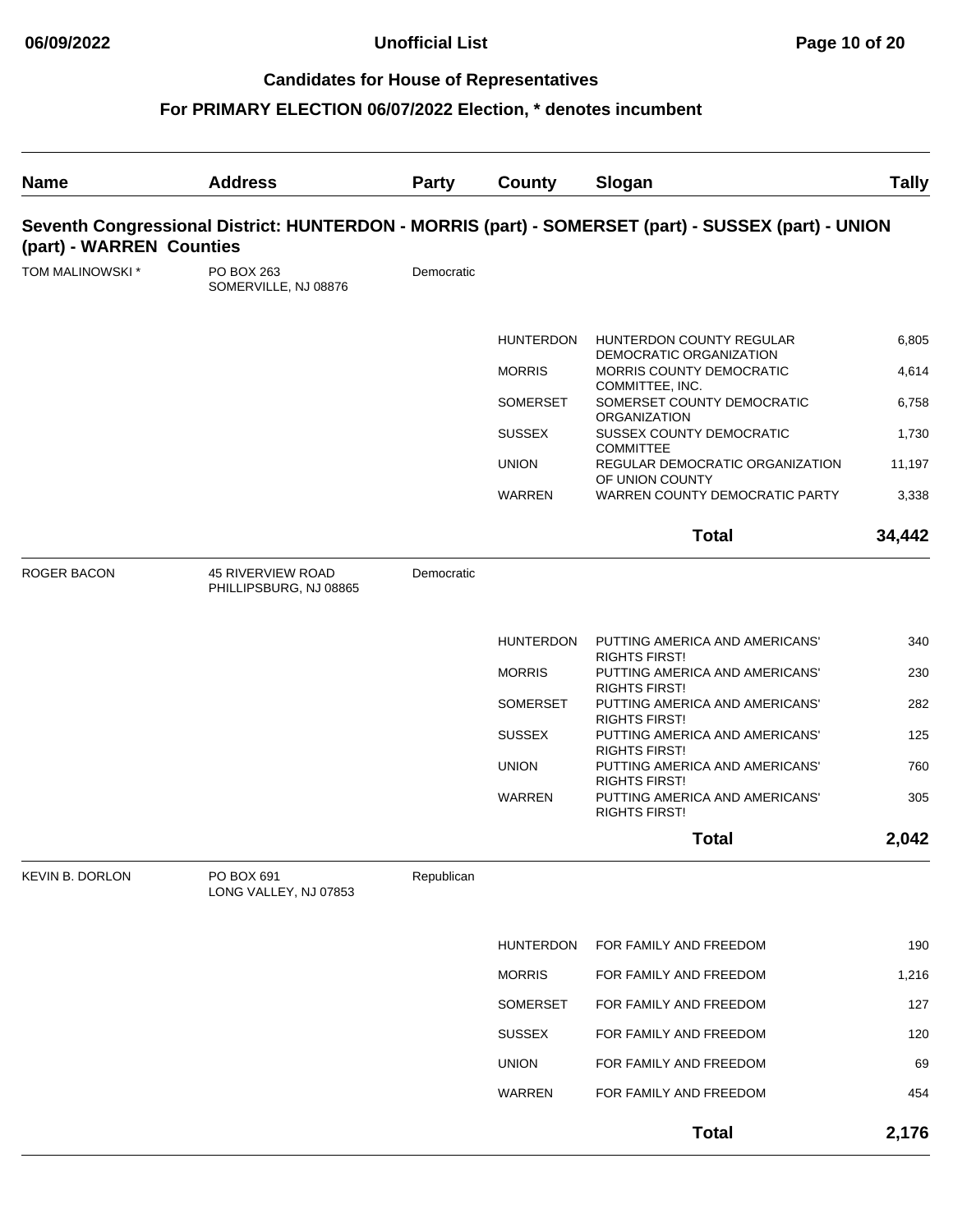| <b>Name</b>               | <b>Address</b>                             | Party      | County           | Slogan                                                                                              | <b>Tally</b> |
|---------------------------|--------------------------------------------|------------|------------------|-----------------------------------------------------------------------------------------------------|--------------|
| (part) - WARREN Counties  |                                            |            |                  | Seventh Congressional District: HUNTERDON - MORRIS (part) - SOMERSET (part) - SUSSEX (part) - UNION |              |
| JOHN FLORA                | 2 EAST STILLWATER ROAD<br>NEWTON, NJ 07860 | Republican |                  |                                                                                                     |              |
|                           |                                            |            | <b>HUNTERDON</b> | AMERICA FIRST AGENDA                                                                                | 693          |
|                           |                                            |            | <b>MORRIS</b>    | AMERICA FIRST AGENDA                                                                                | 431          |
|                           |                                            |            | SOMERSET         | AMERICA FIRST AGENDA                                                                                | 391          |
|                           |                                            |            | <b>SUSSEX</b>    | AMERICA FIRST AGENDA                                                                                | 463          |
|                           |                                            |            | <b>UNION</b>     | AMERICA FIRST AGENDA                                                                                | 198          |
|                           |                                            |            | <b>WARREN</b>    | AMERICA FIRST AGENDA                                                                                | 731          |
|                           |                                            |            |                  | <b>Total</b>                                                                                        | 2,907        |
| <b>JOHN HENRY ISEMANN</b> | PO BOX 131<br>LONG VALLEY, NJ 07853        | Republican |                  |                                                                                                     |              |
|                           |                                            |            | <b>HUNTERDON</b> | NEW IDEAS. NEW ENERGY. NEW                                                                          | 492          |
|                           |                                            |            | <b>MORRIS</b>    | JERSEY.<br>NEW IDEAS. NEW ENERGY. NEW<br>JERSEY.                                                    | 1,025        |
|                           |                                            |            | <b>SOMERSET</b>  | NEW IDEAS. NEW ENERGY. NEW                                                                          | 387          |
|                           |                                            |            | <b>SUSSEX</b>    | JERSEY.<br>NEW IDEAS. NEW ENERGY. NEW                                                               | 146          |
|                           |                                            |            | <b>UNION</b>     | JERSEY.<br>NEW IDEAS. NEW ENERGY. NEW                                                               | 149          |
|                           |                                            |            | <b>WARREN</b>    | JERSEY.<br>NEW IDEAS. NEW ENERGY. NEW<br>JERSEY.                                                    | 377          |
|                           |                                            |            |                  | <b>Total</b>                                                                                        | 2,576        |
| THOMAS H. KEAN JR.        | 215 LINDEN AVENUE<br>WESTFIELD, NJ 07090   | Republican |                  |                                                                                                     |              |
|                           |                                            |            | <b>HUNTERDON</b> | HUNTERDON COUNTY REGULAR                                                                            | 5,036        |
|                           |                                            |            | <b>MORRIS</b>    | REPUBLICAN ORGANIZATION<br>REGULAR REPUBLICAN ORGANIZATION                                          | 4,469        |
|                           |                                            |            | SOMERSET         | SOMERSET COUNTY REPUBLICAN                                                                          | 4,907        |
|                           |                                            |            | <b>SUSSEX</b>    | ORGANIZATION<br>SUSSEX HOMETOWN REPUBLICAN                                                          | 1,541        |
|                           |                                            |            | <b>UNION</b>     | <b>TEAM</b><br>REGULAR ORGANIZATION REPUBLICAN                                                      | 4,241        |
|                           |                                            |            | WARREN           | OF UNION COUNTY<br><b>WARREN COUNTY REGULAR</b><br>REPUBLICAN ORGANIZATION                          | 3,912        |
|                           |                                            |            |                  | <b>Total</b>                                                                                        | 24,106       |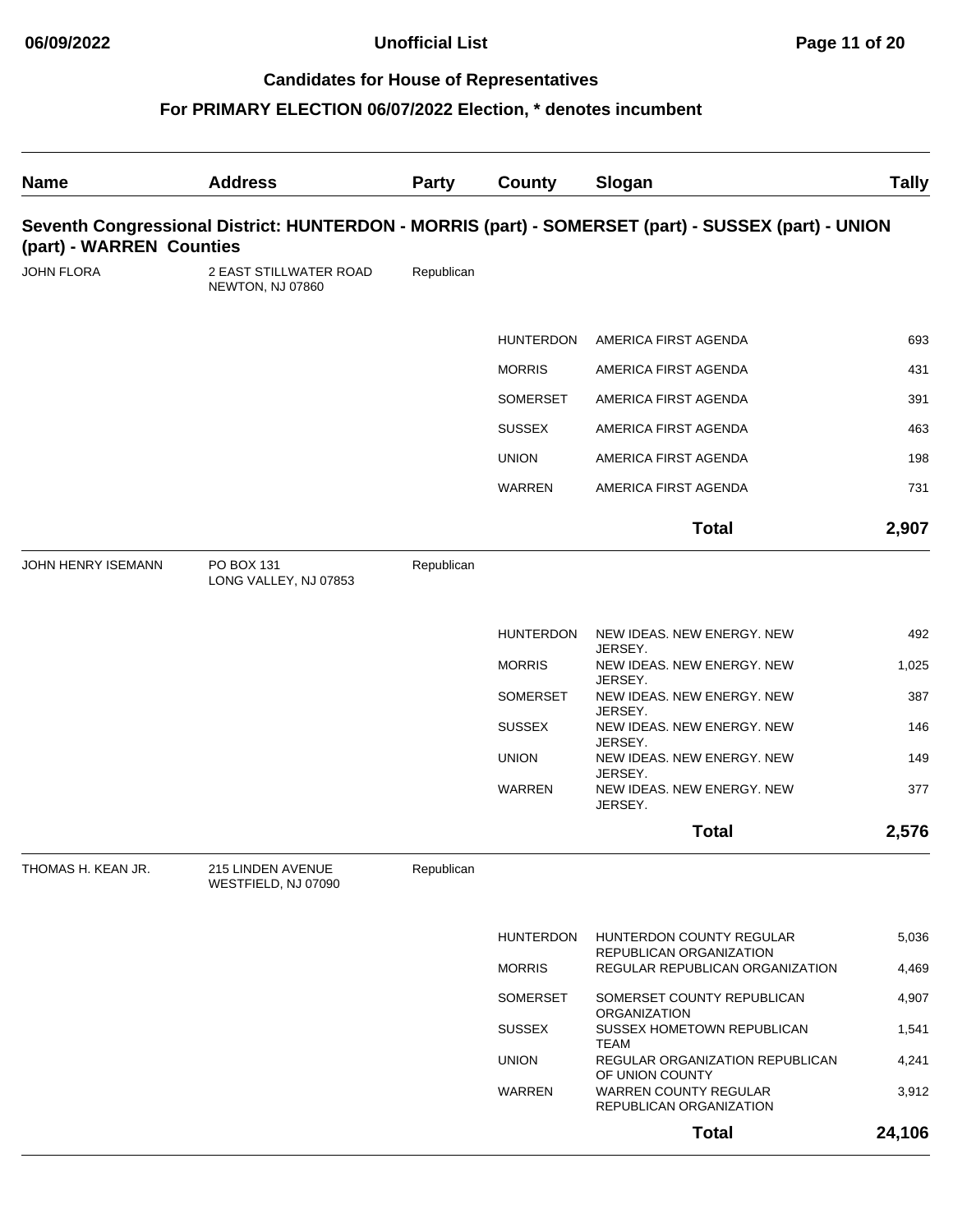| <b>Name</b>              | <b>Address</b>                             | <b>Party</b> | <b>County</b>    | Slogan                                                                                              | <b>Tally</b> |
|--------------------------|--------------------------------------------|--------------|------------------|-----------------------------------------------------------------------------------------------------|--------------|
| (part) - WARREN Counties |                                            |              |                  | Seventh Congressional District: HUNTERDON - MORRIS (part) - SOMERSET (part) - SUSSEX (part) - UNION |              |
| ERIK PETERSON            | 140 SIDNEY ROAD<br>ANNANDALE, NJ 08801     | Republican   |                  |                                                                                                     |              |
|                          |                                            |              | <b>HUNTERDON</b> | RIGHT REPUBLICAN FOR AMERICA                                                                        | 3,141        |
|                          |                                            |              | <b>MORRIS</b>    | RIGHT REPUBLICAN FOR AMERICA                                                                        | 669          |
|                          |                                            |              | <b>SOMERSET</b>  | RIGHT REPUBLICAN FOR AMERICA                                                                        | 1,407        |
|                          |                                            |              | <b>SUSSEX</b>    | RIGHT REPUBLICAN FOR AMERICA                                                                        | 563          |
|                          |                                            |              | <b>UNION</b>     | RIGHT REPUBLICAN FOR AMERICA                                                                        | 664          |
|                          |                                            |              | <b>WARREN</b>    | RIGHT REPUBLICAN FOR AMERICA                                                                        | 1,658        |
|                          |                                            |              |                  | <b>Total</b>                                                                                        | 8,102        |
| PHILIP RIZZO             | PO BOX 26<br>NEW VERNON, NJ 07976          | Republican   |                  |                                                                                                     |              |
|                          |                                            |              | <b>HUNTERDON</b> | AMERICA FIRST CONSERVATIVE                                                                          | 2,347        |
|                          |                                            |              | <b>MORRIS</b>    | <b>REPUBLICANS</b><br>AMERICA FIRST CONSERVATIVE                                                    | 2,027        |
|                          |                                            |              | <b>SOMERSET</b>  | <b>REPUBLICANS</b><br>AMERICA FIRST CONSERVATIVE<br><b>REPUBLICANS</b>                              | 3,003        |
|                          |                                            |              | <b>SUSSEX</b>    | AMERICA FIRST CONSERVATIVE                                                                          | 1,707        |
|                          |                                            |              | <b>UNION</b>     | <b>REPUBLICANS</b><br>AMERICA FIRST CONSERVATIVE                                                    | 1,684        |
|                          |                                            |              | <b>WARREN</b>    | <b>REPUBLICANS</b><br>AMERICA FIRST CONSERVATIVE<br><b>REPUBLICANS</b>                              | 1,713        |
|                          |                                            |              |                  | <b>Total</b>                                                                                        | 12,481       |
| STERLING I. SCHWAB       | PO BOX 472<br>THREE BRIDGES, NJ 08887-9800 | Republican   |                  |                                                                                                     |              |
|                          |                                            |              | <b>HUNTERDON</b> | A NEW CHOICE FOR YOUR VOICE                                                                         | 92           |
|                          |                                            |              | <b>MORRIS</b>    | A NEW CHOICE FOR YOUR VOICE                                                                         | 45           |
|                          |                                            |              | SOMERSET         | A NEW CHOICE FOR YOUR VOICE                                                                         | 77           |
|                          |                                            |              | <b>SUSSEX</b>    | A NEW CHOICE FOR YOUR VOICE                                                                         | 40           |
|                          |                                            |              | <b>UNION</b>     | A NEW CHOICE FOR YOUR VOICE                                                                         | 122          |
|                          |                                            |              | WARREN           | A NEW CHOICE FOR YOUR VOICE                                                                         | 38           |
|                          |                                            |              |                  | <b>Total</b>                                                                                        | 414          |
|                          |                                            |              |                  | <b>Total</b>                                                                                        | 89,246       |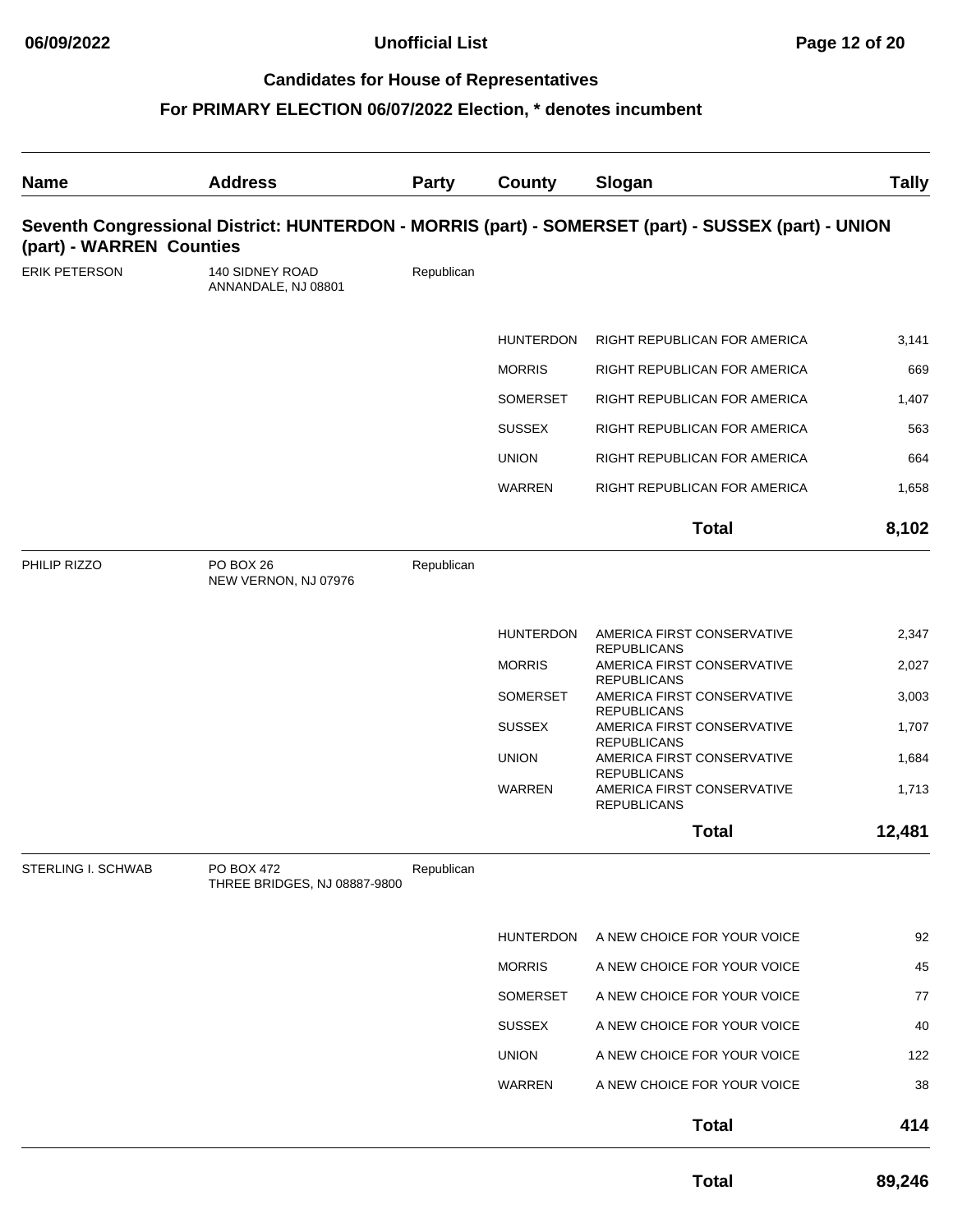| <b>Name</b>                  | <b>Address</b>                                                                      | <b>Party</b> | County        | Slogan                                                                      | <b>Tally</b> |
|------------------------------|-------------------------------------------------------------------------------------|--------------|---------------|-----------------------------------------------------------------------------|--------------|
|                              | Eighth Congressional District: ESSEX (part) - HUDSON (part) - UNION (part) Counties |              |               |                                                                             |              |
| MARCOS ARROYO                | 5701 KENNEDY BOULEVARD<br>EAST Apt-Unit 26L<br>WEST NEW YORK, NJ 07093              | Republican   |               |                                                                             |              |
|                              |                                                                                     |              | <b>ESSEX</b>  | <b>ESSEX COUNTY REPUBLICAN PARTY</b>                                        | 146          |
|                              |                                                                                     |              | <b>HUDSON</b> | ORGANIZATION, INC.<br>HUDSON COUNTY REPUBLICAN<br><b>COMMITTEE</b>          | 2,161        |
|                              |                                                                                     |              | <b>UNION</b>  | NO SLOGAN                                                                   | 310          |
|                              |                                                                                     |              |               | <b>Total</b>                                                                | 2,617        |
| ROBERT J. MENENDEZ           | 123 TOWN SQUARE PLACE Apt-<br><b>Unit 515</b><br>JERSEY CITY, NJ 07310              | Democratic   |               |                                                                             |              |
|                              |                                                                                     |              | <b>ESSEX</b>  | <b>ESSEX COUNTY DEMOCRATIC</b>                                              | 1,451        |
|                              |                                                                                     |              | <b>HUDSON</b> | COMMITTEE, INC.<br>HUDSON COUNTY DEMOCRATIC<br><b>ORGANIZATION</b>          | 19,455       |
|                              |                                                                                     |              | <b>UNION</b>  | REGULAR DEMOCRATIC ORGANIZATION<br>OF UNION COUNTY                          | 2,938        |
|                              |                                                                                     |              |               | <b>Total</b>                                                                | 23,844       |
| DAVID OCAMPO GRAJALES        | PO BOX 3729<br>JERSEY CITY, NJ 07303                                                | Democratic   |               |                                                                             |              |
|                              |                                                                                     |              | <b>ESSEX</b>  | PROGRESSIVE DEMOCRAT FOR THE<br>PEOPLE.                                     | 148          |
|                              |                                                                                     |              | <b>HUDSON</b> | PROGRESSIVE DEMOCRAT FOR THE<br>PEOPLE.                                     | 2,700        |
|                              |                                                                                     |              | <b>UNION</b>  | PROGRESSIVE DEMOCRAT FOR THE<br>PEOPLE.                                     | 270          |
|                              |                                                                                     |              |               | Total                                                                       | 3,118        |
| ANE ROSEBOROUGH-<br>EBERHARD | <b>19 HACKENSACK AVENUE</b><br>WEEHAWKEN, NJ 07086                                  | Democratic   |               |                                                                             |              |
|                              |                                                                                     |              | ESSEX         | PASSION DRIVING ACTION! ANE                                                 | 28           |
|                              |                                                                                     |              | <b>HUDSON</b> | ROSEBOROUGH-EBERHARD<br>PASSION DRIVING ACTION! ANE                         | 1,233        |
|                              |                                                                                     |              | <b>UNION</b>  | ROSEBOROUGH-EBERHARD<br>PASSION DRIVING ACTION! ANE<br>ROSEBOROUGH-EBERHARD | 156          |
|                              |                                                                                     |              |               | <b>Total</b>                                                                | 1,417        |
|                              |                                                                                     |              |               | <b>Total</b>                                                                | 30,996       |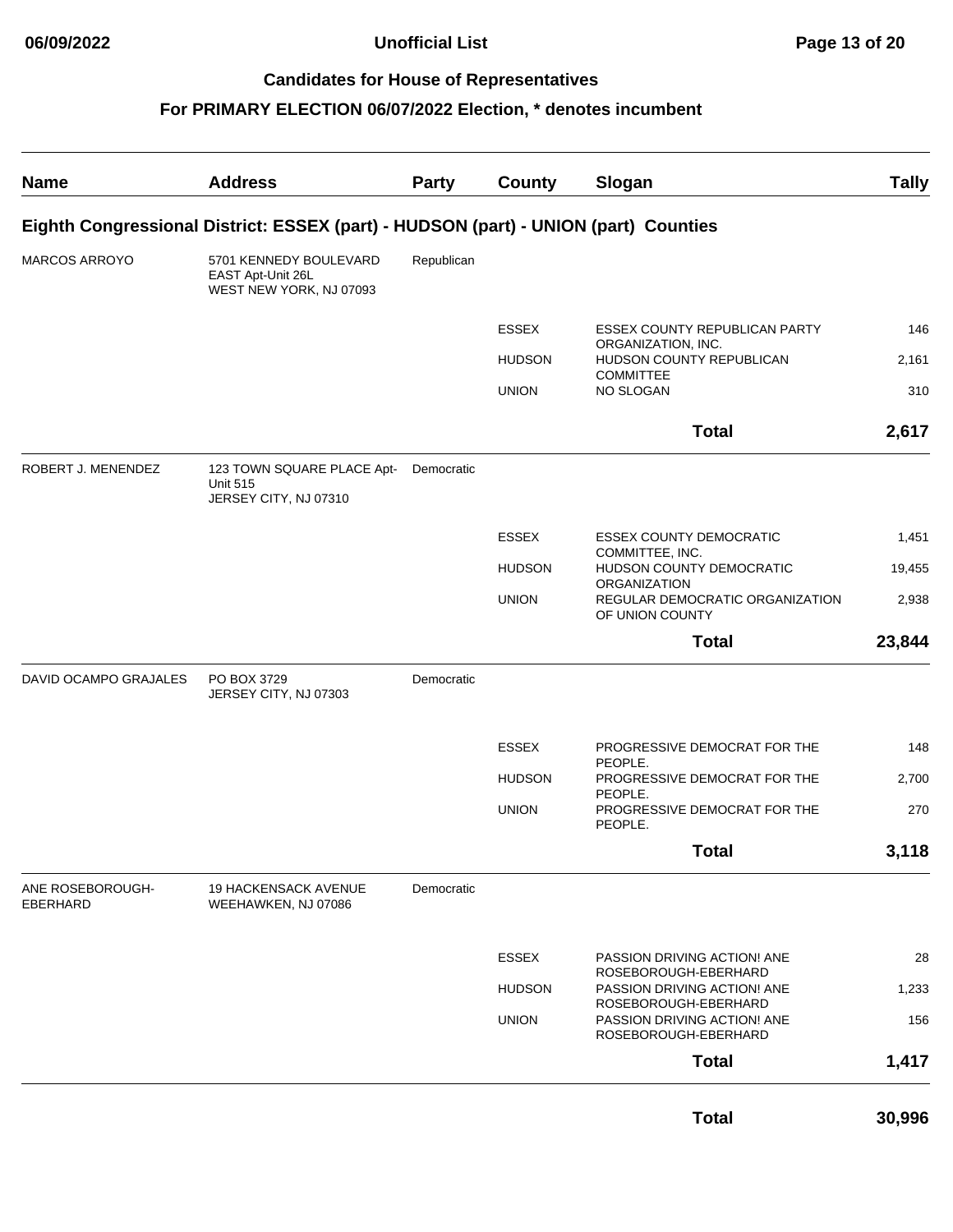| <b>Name</b>          | <b>Address</b>                                                                        | <b>Party</b> | County         | Slogan                                                  | <b>Tally</b> |
|----------------------|---------------------------------------------------------------------------------------|--------------|----------------|---------------------------------------------------------|--------------|
|                      | Ninth Congressional District: BERGEN (part) - HUDSON (part) - PASSAIC (part) Counties |              |                |                                                         |              |
| BILL PASCRELL JR. *  | PO BOX 100<br>TEANECK, NJ 07666                                                       | Democratic   |                |                                                         |              |
|                      |                                                                                       |              | <b>BERGEN</b>  | DEMOCRATIC COMMITTEE OF BERGEN<br><b>COUNTY</b>         | 5,471        |
|                      |                                                                                       |              | <b>HUDSON</b>  | <b>HUDSON COUNTY DEMOCRATIC</b><br><b>ORGANIZATION</b>  | 1,327        |
|                      |                                                                                       |              | <b>PASSAIC</b> | PASSAIC COUNTY DEMOCRATIC<br>ORGANIZATION, INC.         | 7,915        |
|                      |                                                                                       |              |                | <b>Total</b>                                            | 14,713       |
| <b>BILLY PREMPEH</b> | 96 BUTLER STREET<br>PATERSON, NJ 07524                                                | Republican   |                |                                                         |              |
|                      |                                                                                       |              | <b>BERGEN</b>  | REPUBLICANS FOR RESPONSIBLE<br><b>GOVERNMENT</b>        | 5,556        |
|                      |                                                                                       |              | <b>HUDSON</b>  | <b>HUDSON COUNTY REPUBLICAN</b><br><b>COMMITTEE</b>     | 395          |
|                      |                                                                                       |              | <b>PASSAIC</b> | PASSAIC COUNTY REGULAR<br>REPUBLICAN ORGANIZATION, INC. | 3,543        |
|                      |                                                                                       |              |                | <b>Total</b>                                            | 9,494        |
|                      |                                                                                       |              |                | <b>Total</b>                                            | 24,207       |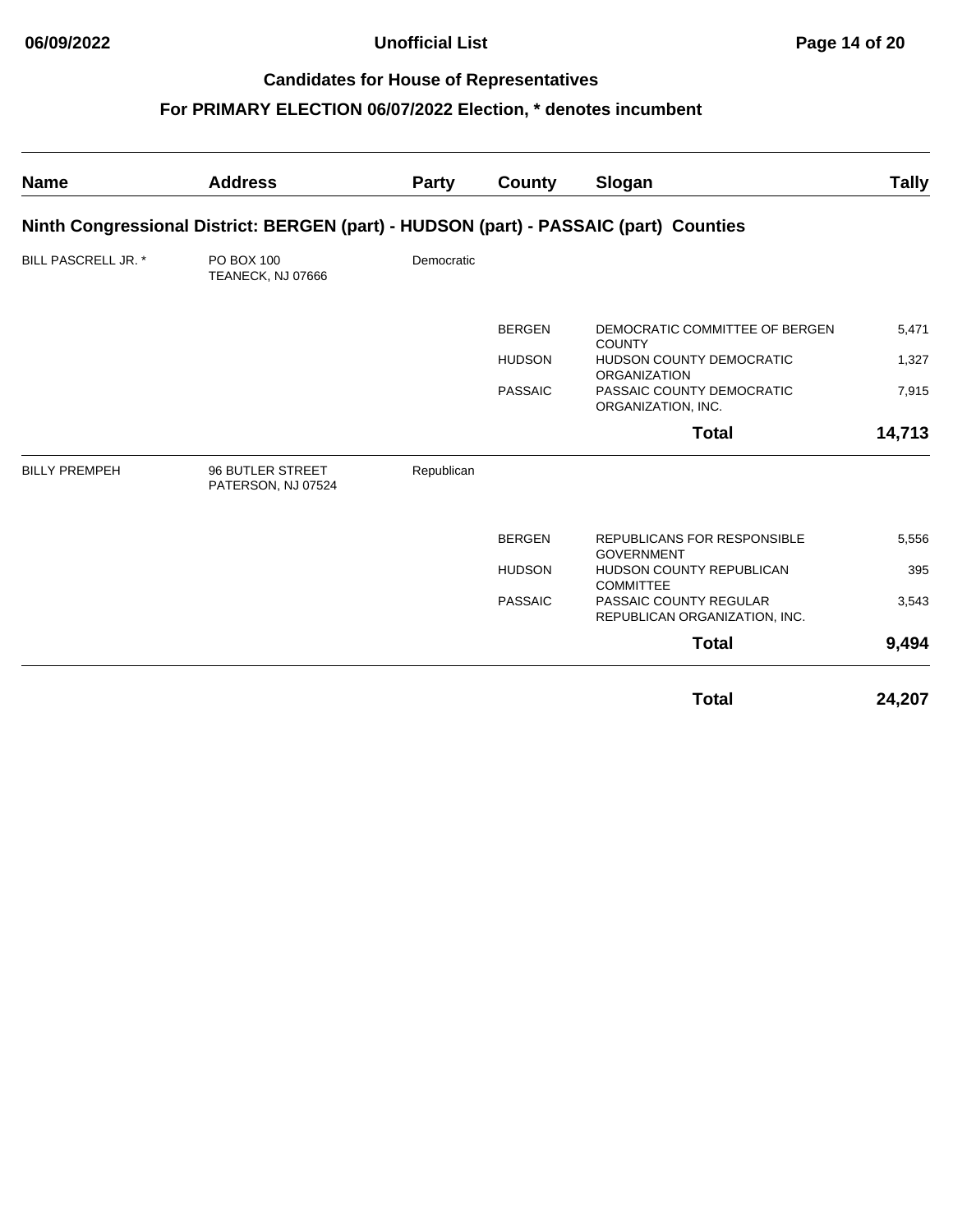**06/09/2022 Unofficial List Page 15 of 20**

#### **Candidates for House of Representatives**

| <b>Name</b>           | <b>Address</b>                                                                     | <b>Party</b> | County        | Slogan                                                                    | <b>Tally</b> |
|-----------------------|------------------------------------------------------------------------------------|--------------|---------------|---------------------------------------------------------------------------|--------------|
|                       | Tenth Congressional District: ESSEX (part) - HUDSON (part) - UNION (part) Counties |              |               |                                                                           |              |
| DONALD M. PAYNE JR. * | PO BOX 2406<br>NEWARK, NJ 07114                                                    | Democratic   |               |                                                                           |              |
|                       |                                                                                    |              | <b>ESSEX</b>  | <b>ESSEX COUNTY DEMOCRATIC</b>                                            | 14,735       |
|                       |                                                                                    |              | <b>HUDSON</b> | COMMITTEE, INC.<br>HUDSON COUNTY DEMOCRATIC                               | 3,255        |
|                       |                                                                                    |              | <b>UNION</b>  | <b>ORGANIZATION</b><br>REGULAR DEMOCRATIC ORGANIZATION<br>OF UNION COUNTY | 8,352        |
|                       |                                                                                    |              |               | <b>Total</b>                                                              | 26,342       |
| <b>AKIL KHALFANI</b>  | 40 CLINTON STREET Apt-Unit<br>32402<br>NEWARK, NJ 07102                            | Democratic   |               |                                                                           |              |
|                       |                                                                                    |              | <b>ESSEX</b>  | DEMOCRATS FOR CHANGE                                                      | 1,155        |
|                       |                                                                                    |              | <b>HUDSON</b> | DEMOCRATS FOR CHANGE                                                      | 140          |
|                       |                                                                                    |              | <b>UNION</b>  | DEMOCRATS FOR CHANGE                                                      | 631          |
|                       |                                                                                    |              |               | <b>Total</b>                                                              | 1,926        |
| <b>IMANI OAKLEY</b>   | PO BOX 1181<br>MONTCLAIR, NJ 07042                                                 | Democratic   |               |                                                                           |              |
|                       |                                                                                    |              | <b>ESSEX</b>  | PRIDE. PROGRESS. NEW JERSEY                                               | 1,350        |
|                       |                                                                                    |              | <b>HUDSON</b> | PRIDE. PROGRESS. NEW JERSEY                                               | 673          |
|                       |                                                                                    |              | <b>UNION</b>  | PRIDE. PROGRESS. NEW JERSEY                                               | 1,207        |
|                       |                                                                                    |              |               | <b>Total</b>                                                              | 3,230        |
| DAVID H. PINCKNEY     | 624 NYE AVENUE Apt-Unit 6-V<br>IRVINGTON, NJ 07111                                 | Republican   |               |                                                                           |              |
|                       |                                                                                    |              | <b>ESSEX</b>  | ESSEX COUNTY REPUBLICAN PARTY                                             | 914          |
|                       |                                                                                    |              | <b>HUDSON</b> | ORGANIZATION, INC.<br>HUDSON COUNTY REPUBLICAN                            | 241          |
|                       |                                                                                    |              | <b>UNION</b>  | <b>COMMITTEE</b><br>REGULAR ORGANIZATION REPUBLICAN<br>OF UNION COUNTY    | 2,117        |
|                       |                                                                                    |              |               | <b>Total</b>                                                              | 3,272        |
| <b>GARTH STEWART</b>  | 50 DEY STREET Apt-Unit 354<br>JERSEY CITY, NJ 07306                                | Republican   |               |                                                                           |              |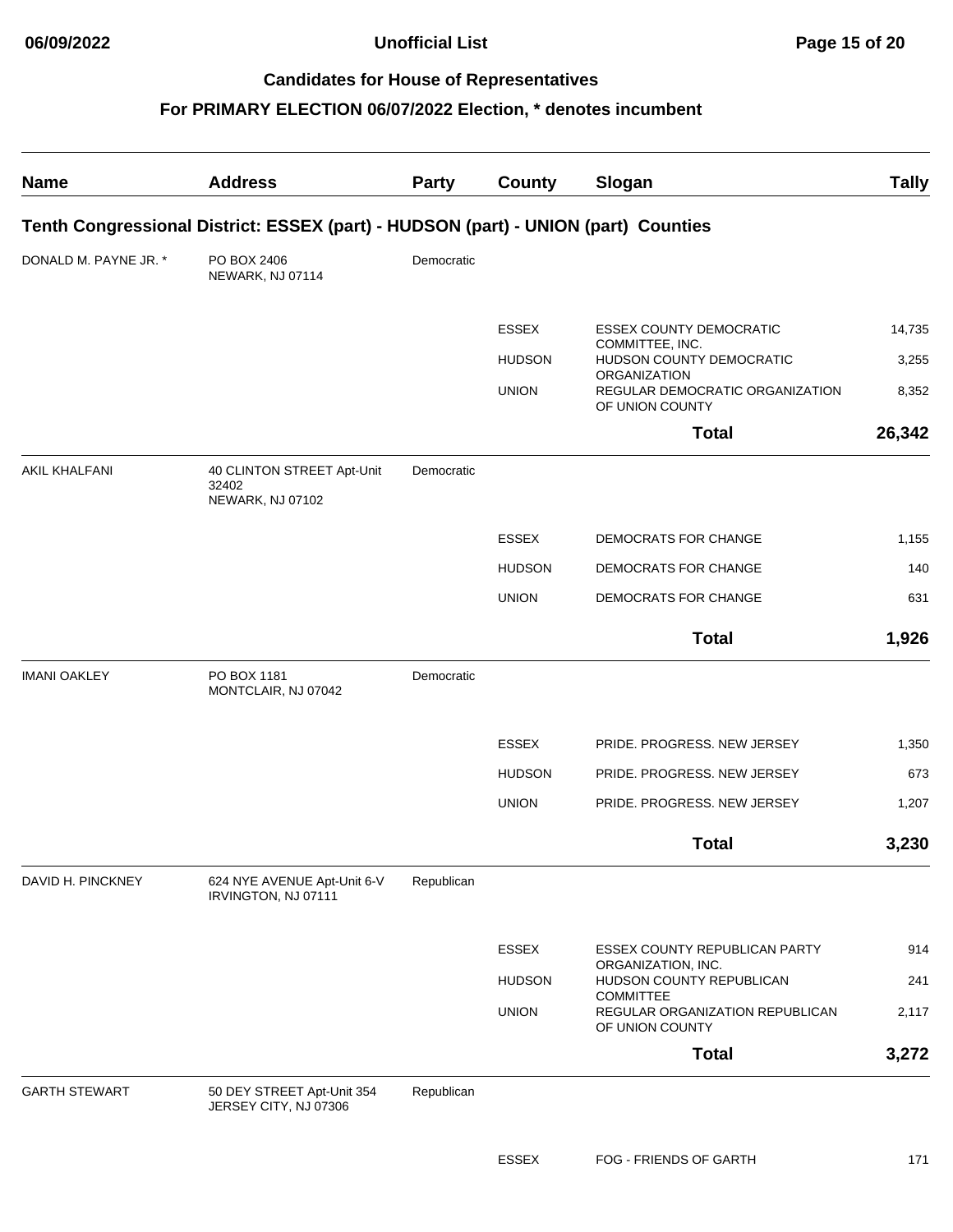**06/09/2022 Unofficial List Page 16 of 20**

# **Candidates for House of Representatives**

| <b>Name</b>          | <b>Address</b>                                                                     | <b>Party</b> | County        | Slogan                        | <b>Tally</b> |
|----------------------|------------------------------------------------------------------------------------|--------------|---------------|-------------------------------|--------------|
|                      | Tenth Congressional District: ESSEX (part) - HUDSON (part) - UNION (part) Counties |              |               |                               |              |
| <b>GARTH STEWART</b> | 50 DEY STREET Apt-Unit 354<br>JERSEY CITY, NJ 07306                                | Republican   |               |                               |              |
|                      |                                                                                    |              | <b>HUDSON</b> | FOG - FRIENDS OF GARTH        | 41           |
|                      |                                                                                    |              | <b>UNION</b>  | <b>FOG - FRIENDS OF GARTH</b> | 475          |
|                      |                                                                                    |              |               | <b>Total</b>                  | 687          |
|                      |                                                                                    |              |               | <b>Total</b>                  | 35,457       |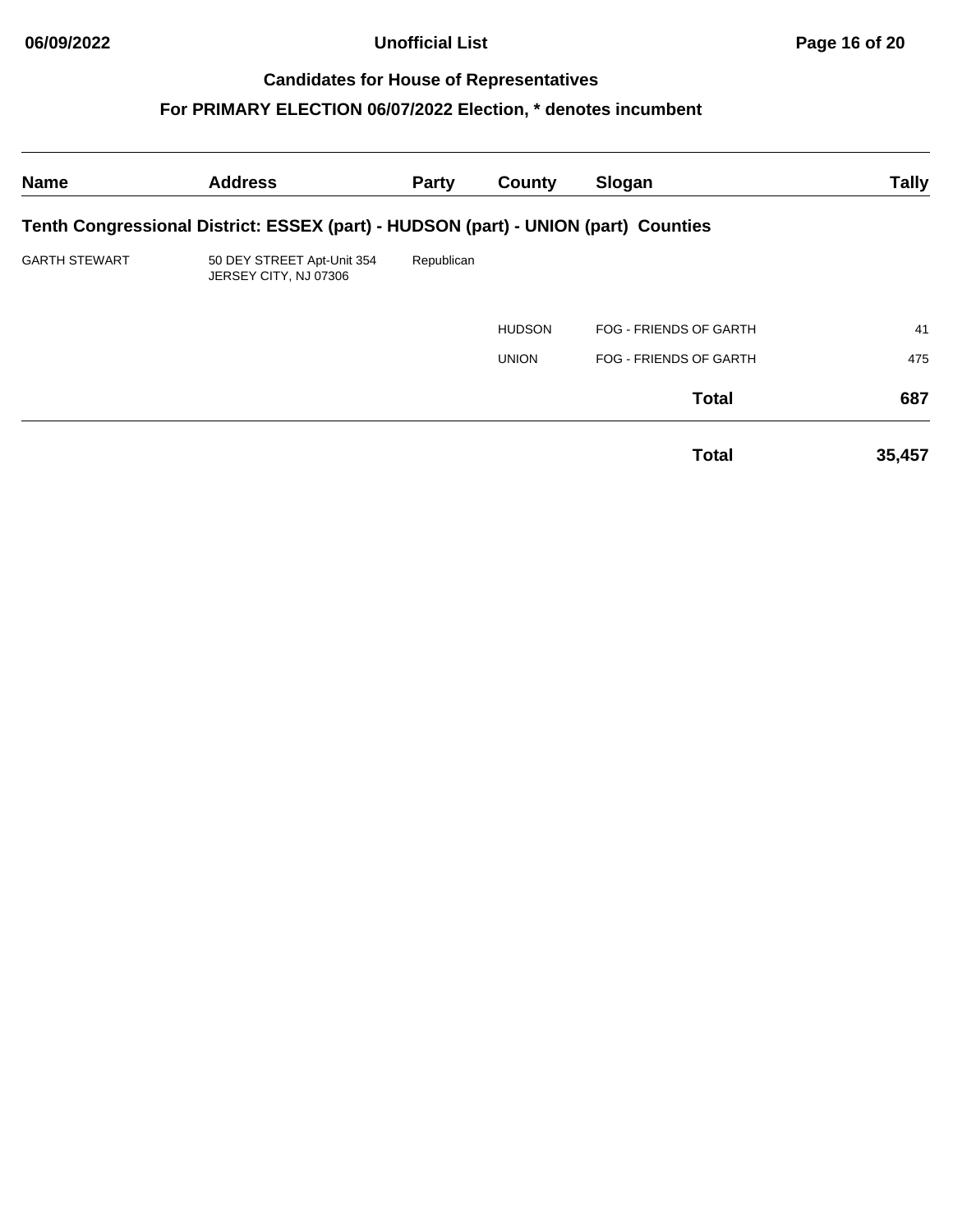**06/09/2022 Unofficial List Page 17 of 20**

#### **Candidates for House of Representatives**

| <b>Name</b>          | <b>Address</b>                                                                          | <b>Party</b> | <b>County</b>  | Slogan                                                             | <b>Tally</b> |
|----------------------|-----------------------------------------------------------------------------------------|--------------|----------------|--------------------------------------------------------------------|--------------|
|                      | Eleventh Congressional District: ESSEX (part) - MORRIS (part) - PASSAIC (part) Counties |              |                |                                                                    |              |
| MIKIE SHERRILL *     | PO BOX 43032<br>MONTCLAIR, NJ 07043                                                     | Democratic   |                |                                                                    |              |
|                      |                                                                                         |              | <b>ESSEX</b>   | <b>ESSEX COUNTY DEMOCRATIC</b>                                     | 13,858       |
|                      |                                                                                         |              | <b>MORRIS</b>  | COMMITTEE, INC.<br>MORRIS COUNTY DEMOCRATIC                        | 15,746       |
|                      |                                                                                         |              | <b>PASSAIC</b> | COMMITTEE, INC.<br>PASSAIC COUNTY DEMOCRATIC<br>ORGANIZATION, INC. | 2,673        |
|                      |                                                                                         |              |                | <b>Total</b>                                                       | 32,277       |
| <b>TOBY ANDERSON</b> | PO BOX 1212<br>MORRISTOWN, NJ 07962                                                     | Republican   |                |                                                                    |              |
|                      |                                                                                         |              | <b>ESSEX</b>   | AMERICA FIRST VETERAN                                              | 1,086        |
|                      |                                                                                         |              | <b>MORRIS</b>  | AMERICA FIRST VETERAN                                              | 4,364        |
|                      |                                                                                         |              | <b>PASSAIC</b> | AMERICA FIRST VETERAN                                              | 572          |
|                      |                                                                                         |              |                | <b>Total</b>                                                       | 6,022        |
| PAUL DEGROOT         | PO BOX 409<br>PINE BROOK, NJ 07058                                                      | Republican   |                |                                                                    |              |
|                      |                                                                                         |              | <b>ESSEX</b>   | A REPUBLICAN FIGHTER WHO CAN WIN                                   | 1,359        |
|                      |                                                                                         |              | <b>MORRIS</b>  | A REPUBLICAN FIGHTER WHO CAN WIN                                   | 8,204        |
|                      |                                                                                         |              | <b>PASSAIC</b> | PASSAIC COUNTY REGULAR<br>REPUBLICAN ORGANIZATION, INC.            | 2,494        |
|                      |                                                                                         |              |                | <b>Total</b>                                                       | 12,057       |
| ALEXANDER R. HALTER  | <b>18 CHURCH STREET</b><br>DENVILLE, NJ 07834                                           | Republican   |                |                                                                    |              |
|                      |                                                                                         |              | <b>ESSEX</b>   | <b>HALTER FOR AMERICA!</b>                                         | 85           |
|                      |                                                                                         |              | <b>MORRIS</b>  | HALTER FOR AMERICA!                                                | 266          |
|                      |                                                                                         |              | <b>PASSAIC</b> | <b>HALTER FOR AMERICA!</b>                                         | 66           |
|                      |                                                                                         |              |                | <b>Total</b>                                                       | 417          |
| RUTH MCANDREW        | 10 COMBS AVENUE<br>MENDHAM, NJ 07945                                                    | Republican   |                |                                                                    |              |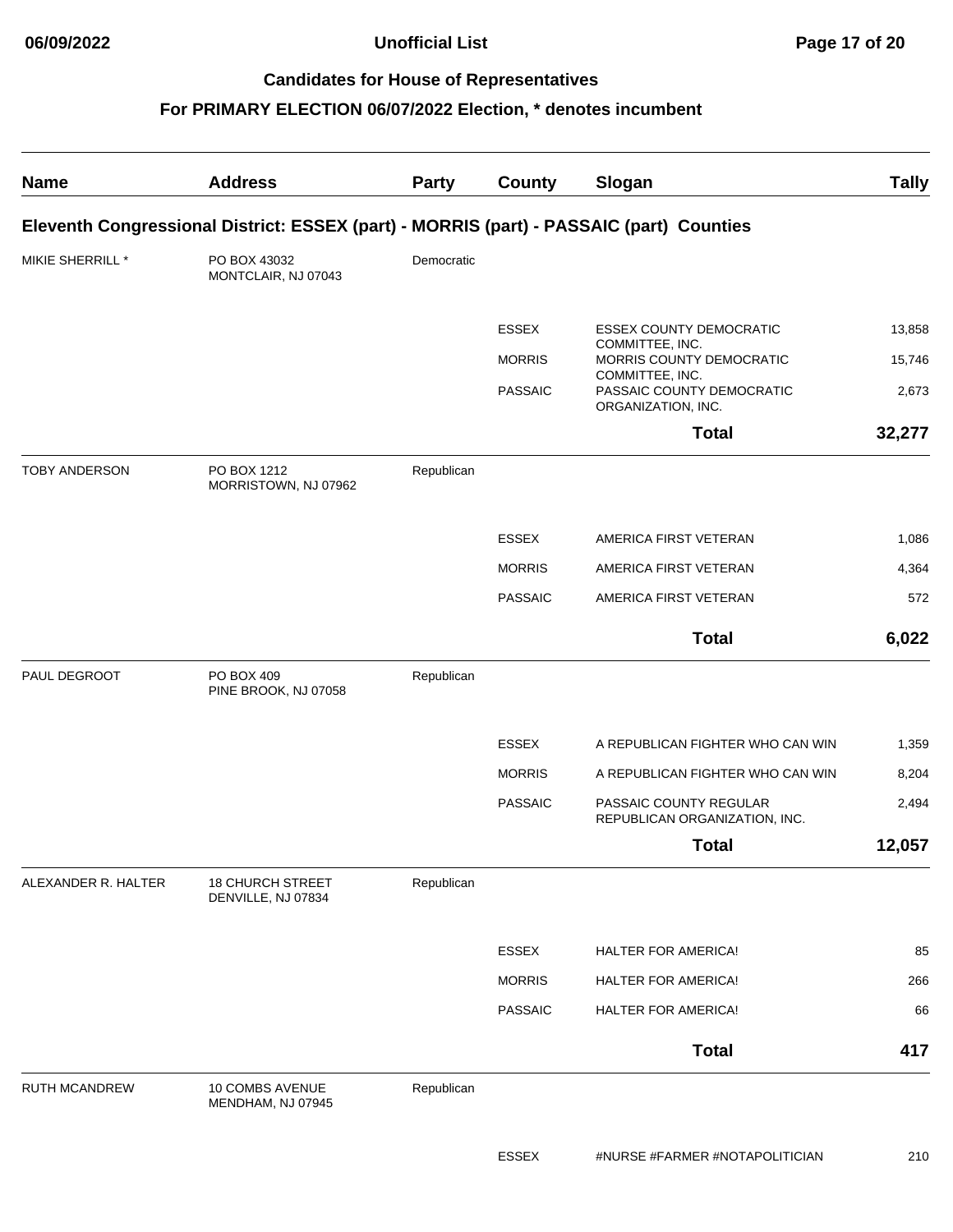**06/09/2022 Unofficial List Page 18 of 20**

# **Candidates for House of Representatives**

| <b>Name</b>          | <b>Address</b>                                                                          | Party      | County         | Slogan                                                     | Tally  |
|----------------------|-----------------------------------------------------------------------------------------|------------|----------------|------------------------------------------------------------|--------|
|                      | Eleventh Congressional District: ESSEX (part) - MORRIS (part) - PASSAIC (part) Counties |            |                |                                                            |        |
| <b>RUTH MCANDREW</b> | <b>10 COMBS AVENUE</b><br>MENDHAM, NJ 07945                                             | Republican |                |                                                            |        |
|                      |                                                                                         |            | <b>MORRIS</b>  | MAKE YOUR VOTE COUNT                                       | 891    |
|                      |                                                                                         |            | <b>PASSAIC</b> | <b>TAKE BACK OUR HOUSE</b>                                 | 154    |
|                      |                                                                                         |            |                | <b>Total</b>                                               | 1,255  |
| <b>TAYFUN SELEN</b>  | 30 WOODMONT DRIVE<br>CHATHAM, NJ 07928                                                  | Republican |                |                                                            |        |
|                      |                                                                                         |            | <b>ESSEX</b>   | <b>ESSEX COUNTY REPUBLICAN PARTY</b><br>ORGANIZATION, INC. | 1,367  |
|                      |                                                                                         |            | <b>MORRIS</b>  | REGULAR REPUBLICAN ORGANIZATION                            | 10,250 |
|                      |                                                                                         |            | <b>PASSAIC</b> | PASSAIC COUNTY REPUBLICAN                                  | 149    |
|                      |                                                                                         |            |                | <b>Total</b>                                               | 11,766 |
|                      |                                                                                         |            |                | <b>Total</b>                                               | 63,794 |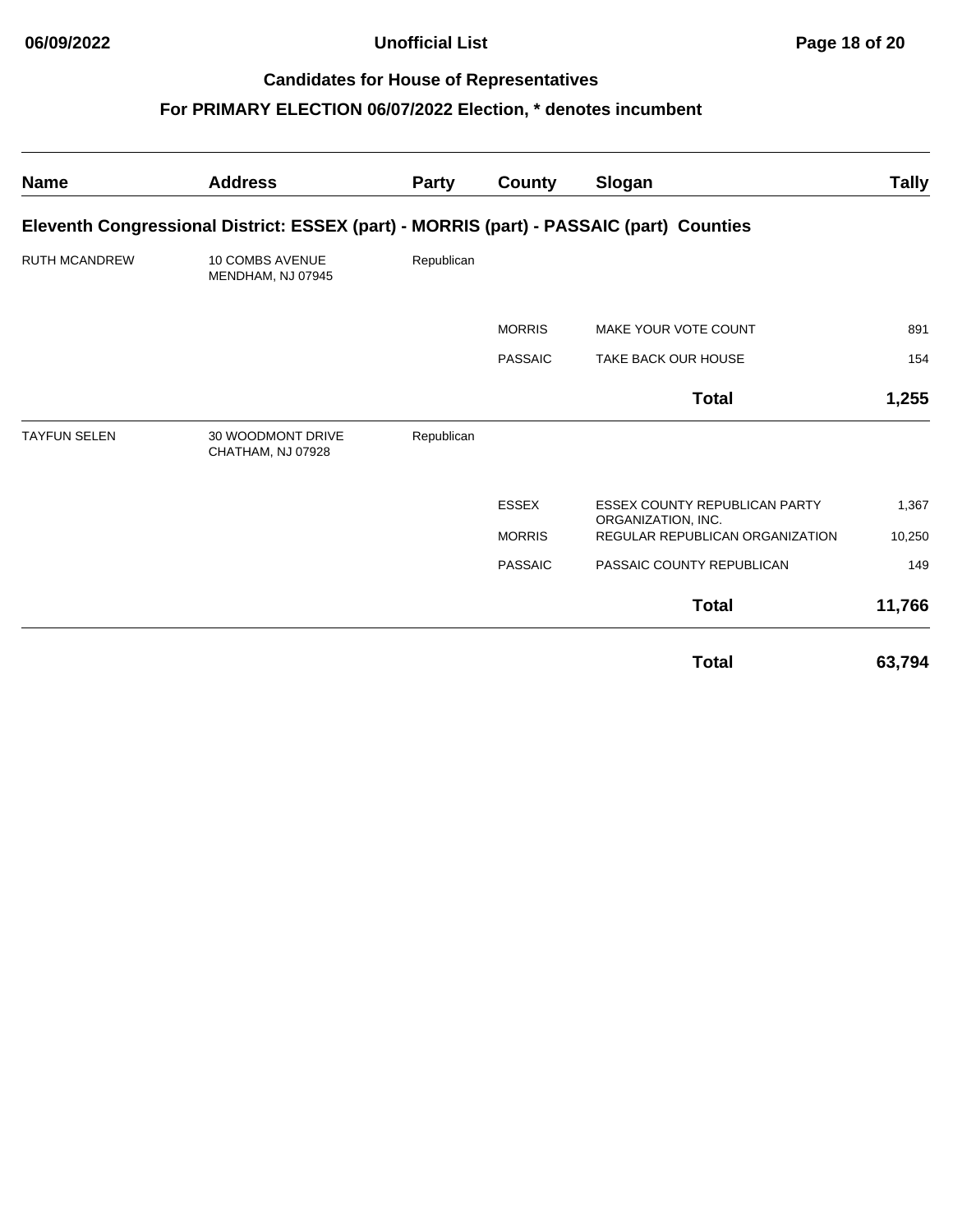**06/09/2022 Unofficial List Page 19 of 20**

# **Candidates for House of Representatives**

| <b>Name</b>                         | <b>Address</b>                          | <b>Party</b> | County           | Slogan                                                                                                     | <b>Tally</b> |
|-------------------------------------|-----------------------------------------|--------------|------------------|------------------------------------------------------------------------------------------------------------|--------------|
|                                     |                                         |              |                  | Twelfth Congressional District: MERCER (part) - MIDDLESEX (part) - SOMERSET (part) - UNION (part) Counties |              |
| BONNIE WATSON COLEMAN * PO BOX 7045 | EWING, NJ 08628                         | Democratic   |                  |                                                                                                            |              |
|                                     |                                         |              | <b>MERCER</b>    | <b>REGULAR DEMOCRATIC ORGANIZATION</b>                                                                     | 10,381       |
|                                     |                                         |              | <b>MIDDLESEX</b> | MIDDLESEX COUNTY DEMOCRATIC                                                                                | 13,547       |
|                                     |                                         |              | <b>SOMERSET</b>  | <b>ORGANIZATION</b><br>SOMERSET COUNTY DEMOCRATIC<br><b>ORGANIZATION</b>                                   | 7,549        |
|                                     |                                         |              | <b>UNION</b>     | <b>REGULAR DEMOCRATIC ORGANIZATION</b><br>OF UNION COUNTY                                                  | 2,776        |
|                                     |                                         |              |                  | <b>Total</b>                                                                                               | 34,253       |
| <b>DARIUS MAYFIELD</b>              | <b>PO BOX 405</b><br>HELMETTA, NJ 08828 | Republican   |                  |                                                                                                            |              |
|                                     |                                         |              | <b>MERCER</b>    | REGULAR ORGANIZATION REPUBLICAN                                                                            | 1,765        |
|                                     |                                         |              | <b>MIDDLESEX</b> | MIDDLESEX COUNTY REPUBLICAN                                                                                | 7,123        |
|                                     |                                         |              | <b>SOMERSET</b>  | <b>ORGANIZATION</b><br>SOMERSET COUNTY REPUBLICAN<br><b>ORGANIZATION</b>                                   | 3,956        |
|                                     |                                         |              | <b>UNION</b>     | REGULAR ORGANIZATION REPUBLICAN<br>OF UNION COUNTY                                                         | 100          |
|                                     |                                         |              |                  | <b>Total</b>                                                                                               | 12,944       |
|                                     |                                         |              |                  | <b>Total</b>                                                                                               | 47,197       |